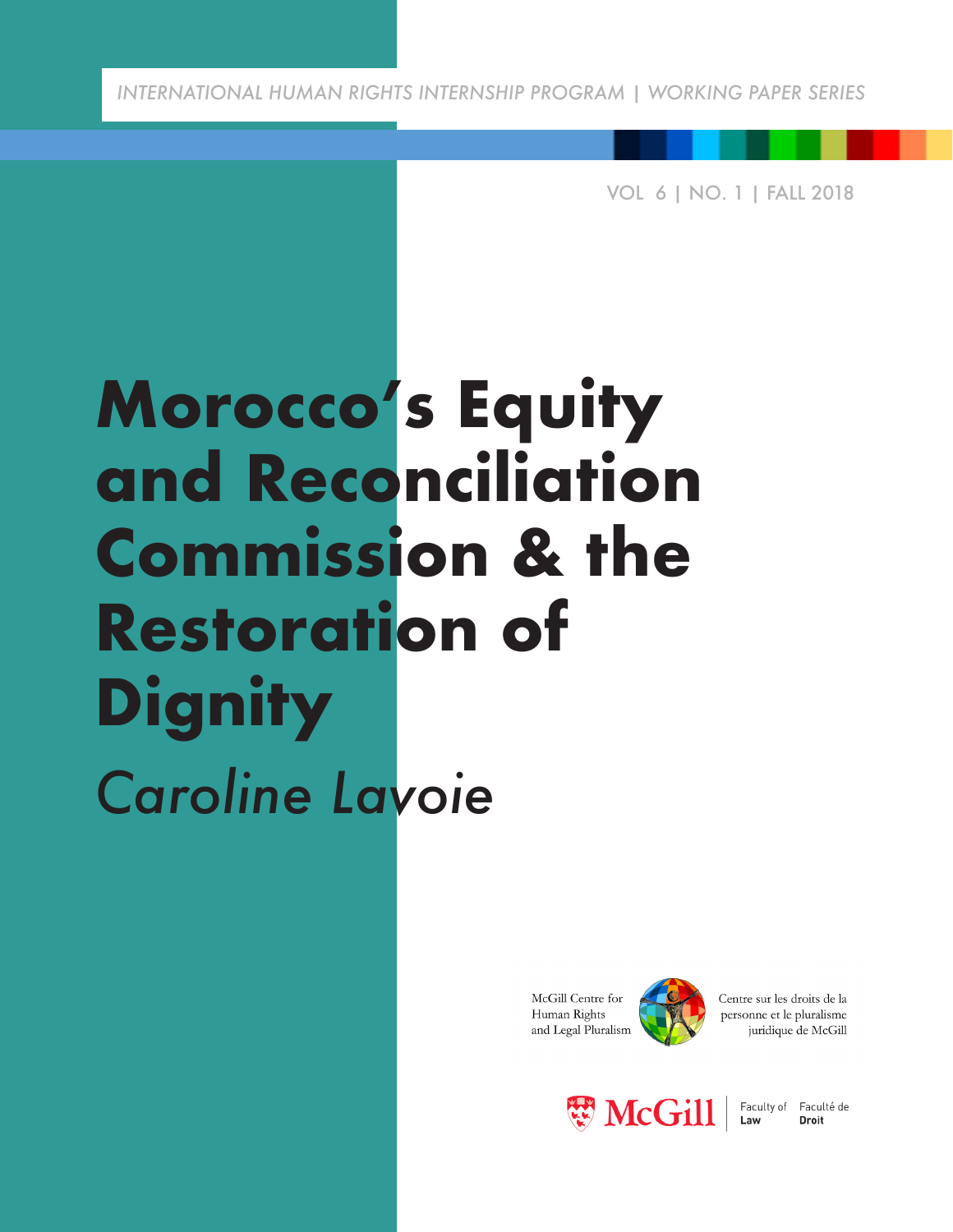CHRLP is a focal point for innovative legal and interdisciplinary research, dialogue and outreach on issues of human rights and legal pluralism. The Centre's mission is to provide students, professors and the wider community with a locus of intellectual and physical resources for engaging critically with how law impacts upon some of the compelling social problems of our modern era.

A key objective of the Centre is to deepen transdisciplinary collaboration on the complex social, ethical, political and philosophical dimensions of human rights. The current Centre initiative builds upon the human rights legacy and enormous scholarly engagement found in the Universal Declartion of Human Rights.

# **ABOUT CHRLP**

Established in September 2005, the Centre for Human Rights and Legal Pluralism (CHRLP) was formed to provide students, professors and the larger community with a locus of intellectual and physical resources for engaging critically with the ways in which law affects some of the most compelling social problems of our modern era, most notably human rights issues. Since then, the Centre has distinguished itself by its innovative legal and interdisciplinary approach, and its diverse and vibrant community of scholars, students and practitioners working at the intersection of human rights and legal pluralism.

# **ABOUT THE SERIES**

The Centre for Human Rights and Legal Pluralism (CHRLP) Working Paper Series enables the dissemination of papers by students who have participated in the Centre's International Human Rights Internship Program (IHRIP). Through the program, students complete placements with NGOs, government institutions, and tribunals where they gain practical work experience in human rights investigation, monitoring, and reporting. Students then write a research paper, supported by a peer review process, while participating in a seminar that critically engages with human rights discourses. In accordance with McGill University's Charter of Students' Rights, students in this course have the right to submit in English or in French any written work that is to be graded. Therefore, papers in this series may be published in either language.

 $\boldsymbol{\omega}$ 

The papers in this series are distributed free of charge and are available in PDF format on the CHRLP's website. Papers may be downloaded for personal use only. The opinions expressed in these papers remain solely those of the author(s). They should not be attributed to the CHRLP or McGill University. The papers in this series are intended to elicit feedback and to encourage debate on important public policy challenges. Copyright belongs to the author(s).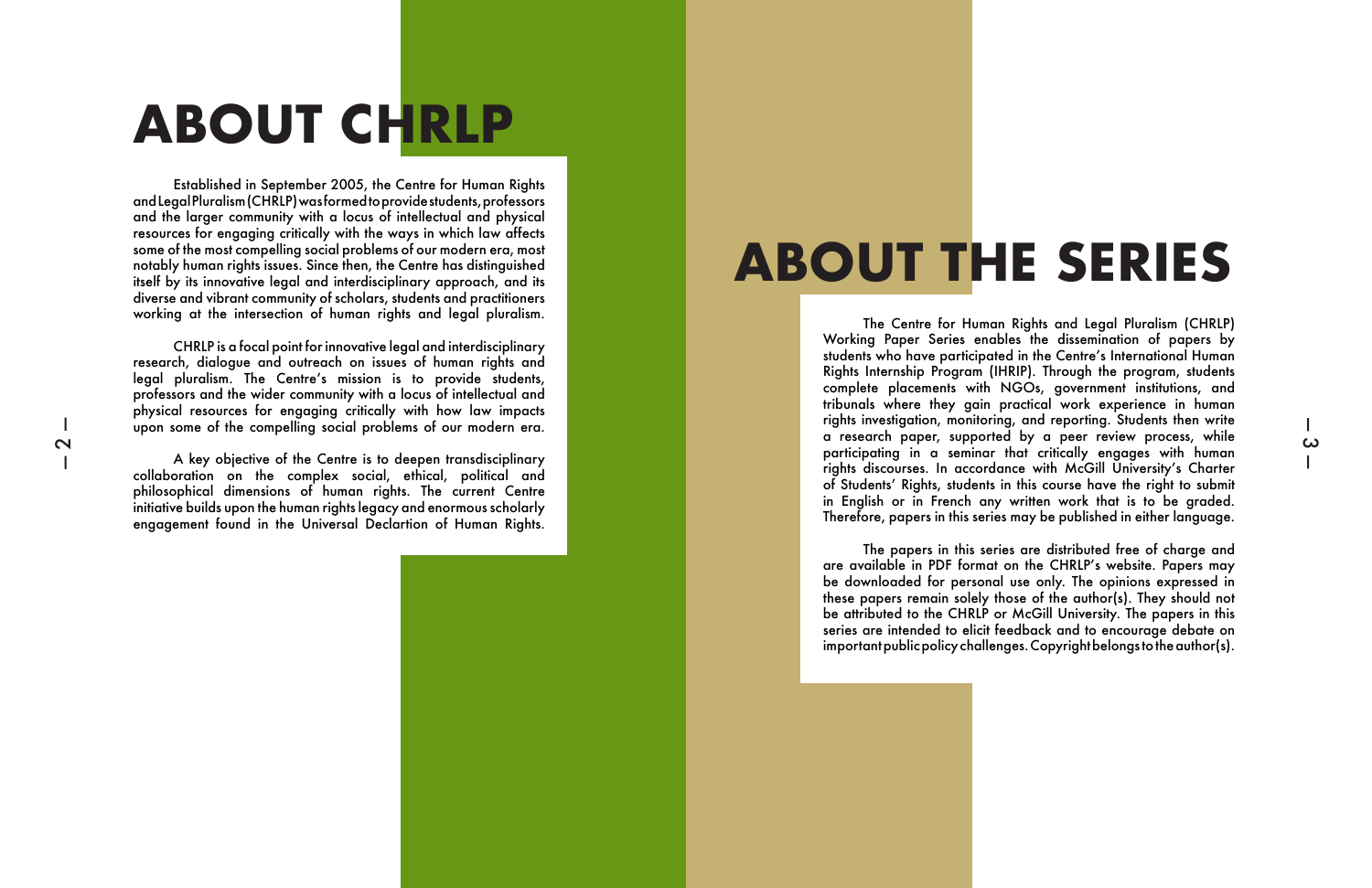This paper assesses to what extent Morocco's Equity and Reconciliation Commission achieved its stated goal of restoring dignity to the victims of the Years of Lead. It begins with an exploration of the concept of dignity, in order to understand what is meant by the term and how it might be said to be restored. Next, the Commission's approaches to the issues of public testimony, accountability, non-recurrence, official apology, socio-economic reparations and provision of healthcare are studied in order to determine whether they were conducive to the restoration of dignity. Ultimately, the paper concludes that while the Commission was only partially successful in its goal of restoring dignity, its work- and the domestic criticisms of when it failed to do so- speaks to the willingness and commitment of many Moroccans to build a world in which the inherent dignity of all Moroccans is respected.

### **THE CONTEXT AND DEVELOPMENT RECONCILIATION COMMISSION**

**WHAT IS THE MEANING OF DIGNITY** 

### **TO WHAT EXTENT DOES MOROCCO DIGNITY?**

**PUBLIC TESTIMONY ACCOUNTABILITY & NON-RECURRENC** *OFFICIAL APOLOGY 26 SOCIOECONOMIC REPARATIONS 27 HEALTHCARE 28*

# **ABSTRACT INTRODUCTION**

 $\overline{\blacktriangleleft}$ 

|                               | 6              |
|-------------------------------|----------------|
| <b>TH COMMISSIONS</b>         | $\overline{7}$ |
| <b>OF THE EQUITY AND</b>      | 9              |
| TY?                           | 12             |
| <b>D'S COMMISSION RESTORE</b> | 15             |
|                               | 15             |
| E                             | 19             |
|                               | 26             |
|                               | 27             |
|                               | 28             |
|                               | 29             |
|                               | 32             |
|                               | 35             |

**CONCLUSION** *29*

**BIBLIOGRAPHY** *32*

**APPENDIX** *35*



# **CONTENTS**

**THE HISTORY AND GOALS OF TRUTH**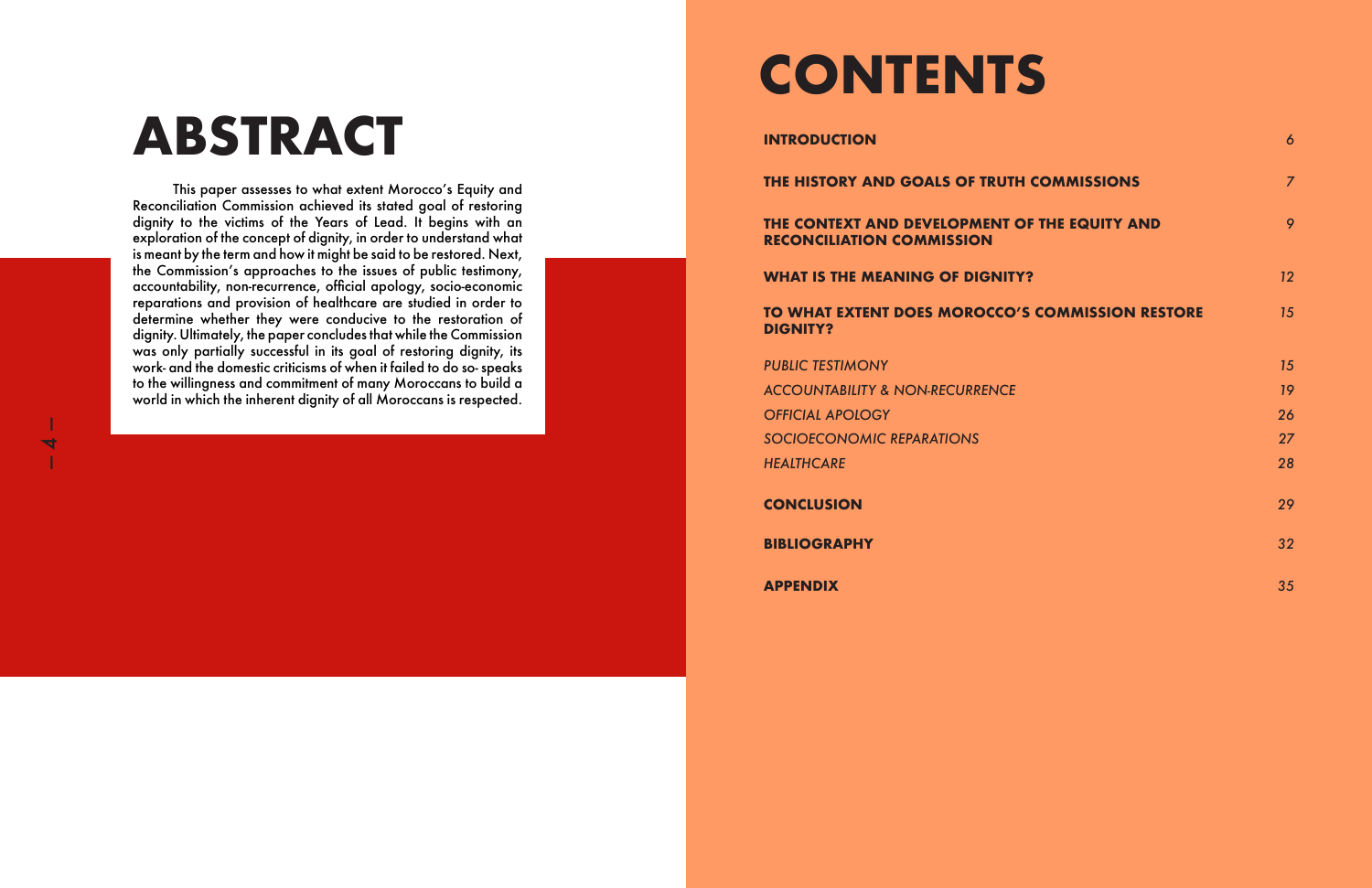#### **Introduction**

 $\overline{a}$ 

Over the past decades, truth commissions have become a common feature of transitional justice. Transitional justice "refers to the ways countries emerging from periods of conflict and repression address large scale or systematic human rights violations so numerous and so serious that the normal justice system will not be able to provide an adequate response."<sup>1</sup> Truth commissions are one-way countries attempt to address these large-scale human rights violations. As violations of one's human rights constitute an (attempted) violation of one's dignity, many truth commissions seek, either implicitly or explicitly, to restore the dignity of victims in various ways, such as with reparations or giving the victims the opportunity to publicly speak about their experiences.

Following a politically repressive period in the country's history known as the "Years of Lead", the Kingdom of Morocco established its own truth commission, known as the Equity and Reconciliation Commission, in 2004. The Commission had many goals, one of which being to restore the dignity of those whose rights had been violated by the state during the Years of Lead. It is this goal that forms the basis of the question asked by this essay, namely: to what extent did Morocco's Equity and Reconciliation Commission achieve its stated goal of restoring dignity to victims

In order to assess this question, the following topics will be explored. The essay will begin with introductions to the general history and goals of truth commissions and to the historical context of the establishment of Morocco's truth commission. Next, the concept of dignity itself will be studied, in order to understand what is meant by the term dignity and how it might be said to be restored. The assessment of the essay's question will then begin, by analyzing how the Moroccan Commission's approach to the issues of public testimony, accountability, non-recurrence, official apology, socio-economic reparations and the provision of healthcare was or was not conducive to the restoration of the victims' dignity. In order to better evaluate Morocco's approach

<sup>&</sup>lt;sup>1</sup> International Center for Transitional Justice, "What is Transitional Justice?" (accessed December 12 2017), *Justice, Truth, Dignity*, online: https://www.ictj.org/about/transitional-justice.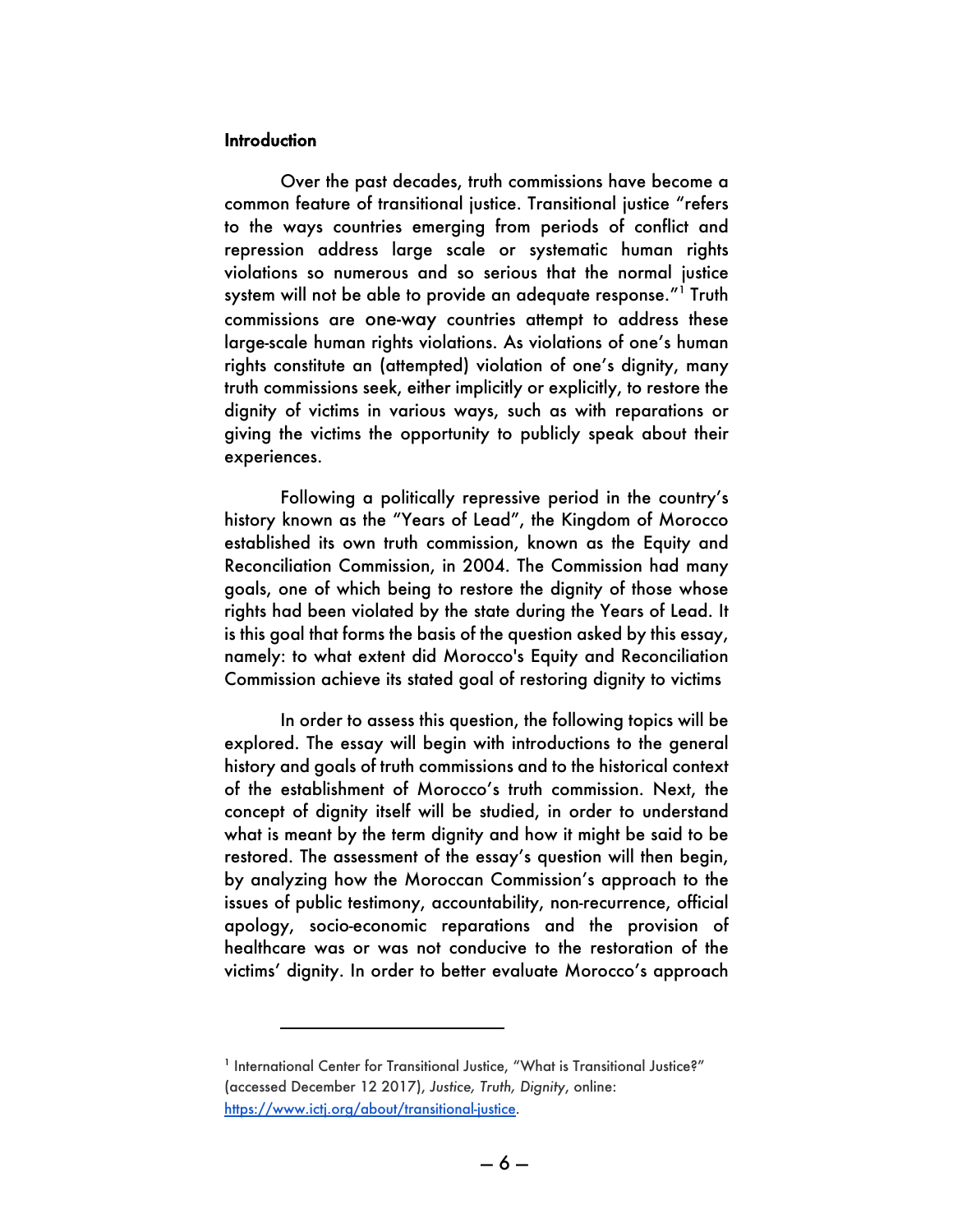with regard to these issues, comparisons with the approaches of other truth commissions, notably South Africa's Truth and Reconciliation Commission, will be used.

Throughout the essay, the term victim will be used to refer to the Moroccans whose rights were violated by the state during the Years of Lead, and the term perpetrator will be used to refer to the individuals who committed these violations. This language is only used to bolster the clarity of the text for the reader. It is not meant to be a comment in the important discourse regarding the role of the language used in human rights texts in perpetuating victimization and unnuanced 'good versus evil' narratives. Such commentary lies outside the scope of this essay.

#### The History and Goals of Truth Commissions

While truth commissions can take various forms and may have various goals, they generally share the following characteristics: they are "(1) focused on past, rather than ongoing, events; (2) investigate a pattern of events that took place over a period of time; (3) engage directly and broadly with the affected population, gathering information on their experiences; (4) are a temporary body, with the aim of concluding with a final report; and (5) are officially authorized or empowered by the state under review."<sup>2</sup> The author of this definition, Priscilla Hayner, adds: "what is special about truth commissions is their intention of affecting the social understanding and acceptance of the country's past, not just to resolve specific facts." $^{\rm 3}$ 

Hayner lists Uganda's National Commission on the Disappeared, established in 1974, as the first truth commission. However, most scholars agree that it was the subsequent commissions in South America (notably in Bolivia, Chile and Argentina) that popularized such commissions on a global scale. Since Uganda's commission, more than forty truth commissions have been undertaken at the time of writing. Among the most wellknown and influential of these commissions is undoubtedly South Africa's Truth and Reconciliation Commission, established in 1995 "to help heal the country and bring about a reconciliation of its

<sup>2</sup> Priscilla B. Hayner, *Unspeakable Truths: Transitional Justice and the Challenge of Truth Commissions*, 2nd ed (New York: Routledge, 2011) at 12. <sup>3</sup> *Ibid* at 11.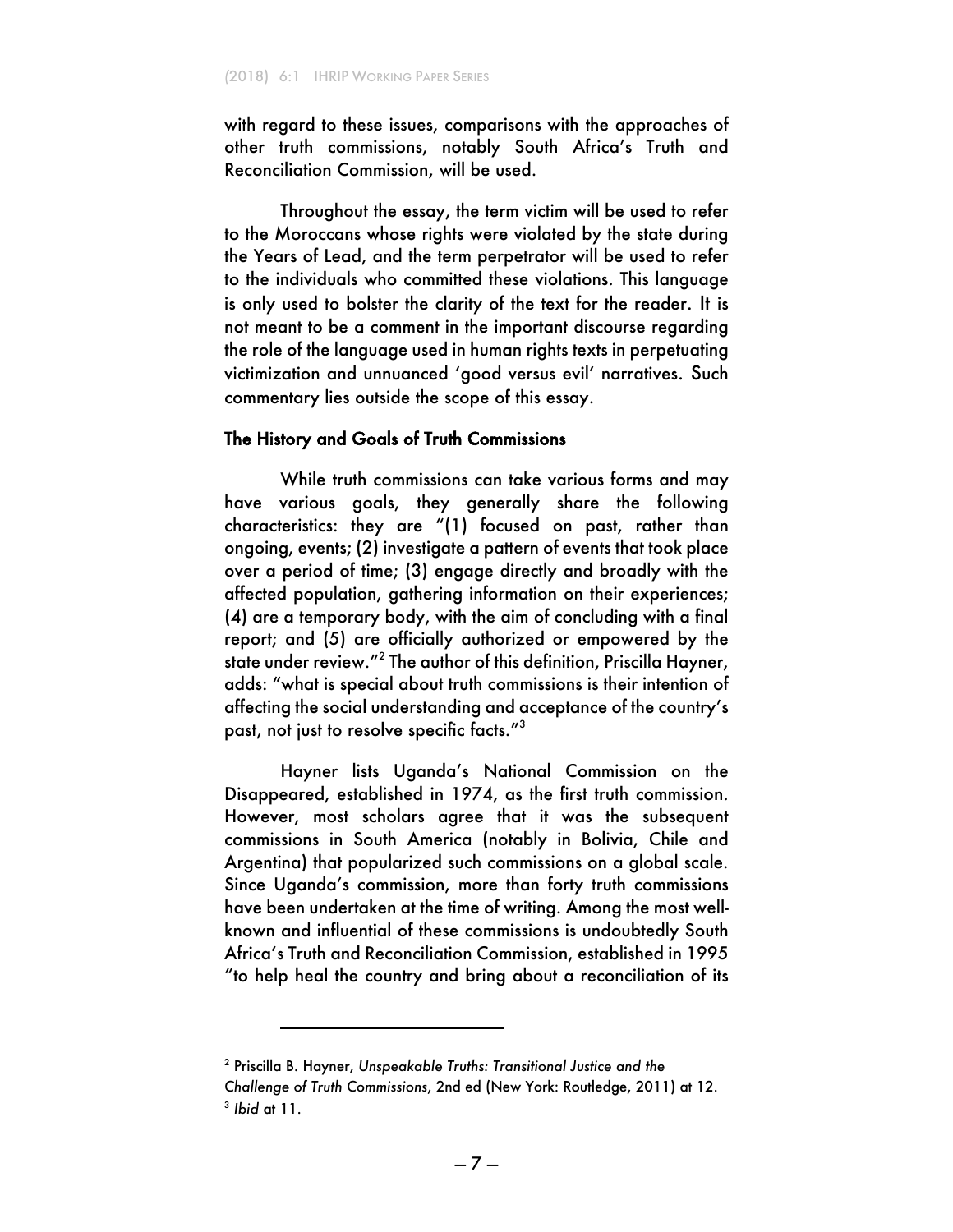people by uncovering the truth about human rights violations that had occurred during the period of apartheid."<sup>4</sup>

In Hayner's words,

The task of these truth bodies will never be easy. Truth commissions are difficult and controversial entities; they are given a mammoth, almost impossible task with usually insufficient time and resources to complete it; they must struggle with rampant lies and denials to uncover still-dangerous truths that many in power may resist. At the end of a commission's work, a country may well find the past still unsettled and some key questions still unresolved.<sup>5</sup>

It is thus inevitable that truth commissions face valid criticisms. Since truth commissions are typically non-judicial bodies, often established in a context where recourse to the courts is unavailable (for instance, due to continued judicial partiality), one of the most common criticisms is that they perpetuate ongoing impunity for perpetrators of human rights violations. The common response to this criticism is that truth commissions provide a complementary approach to justice that is not meant to necessarily replace legal consequences for perpetrators. "Despite their more limited legal powers, their broader mandate to focus on the patterns, causes, and consequences of political violence allows truth commissions to go much further in their investigations and conclusions than is generally possible (or even appropriate) in a trial."6 They can also provide a space for individual healing and national reconciliation, goals for which the criminal justice system is generally not well-suited. Despite such valid criticisms, truth commissions remain a widely respected and desired tool in the complex process of transitional justice and they will remain so for the foreseeable future.

<sup>4</sup> Desmond Tutu, "Truth and Reconciliation Commission, South Africa (TRC)" (accessed December 12 2017), *Encyclopedia Britannica*, online: https://www.britannica.com/topic/Truth-and-Reconciliation-Commission-South-

Africa

<sup>5</sup> *Supra* note 2 at 18.

<sup>6</sup> *Ibid* at 13.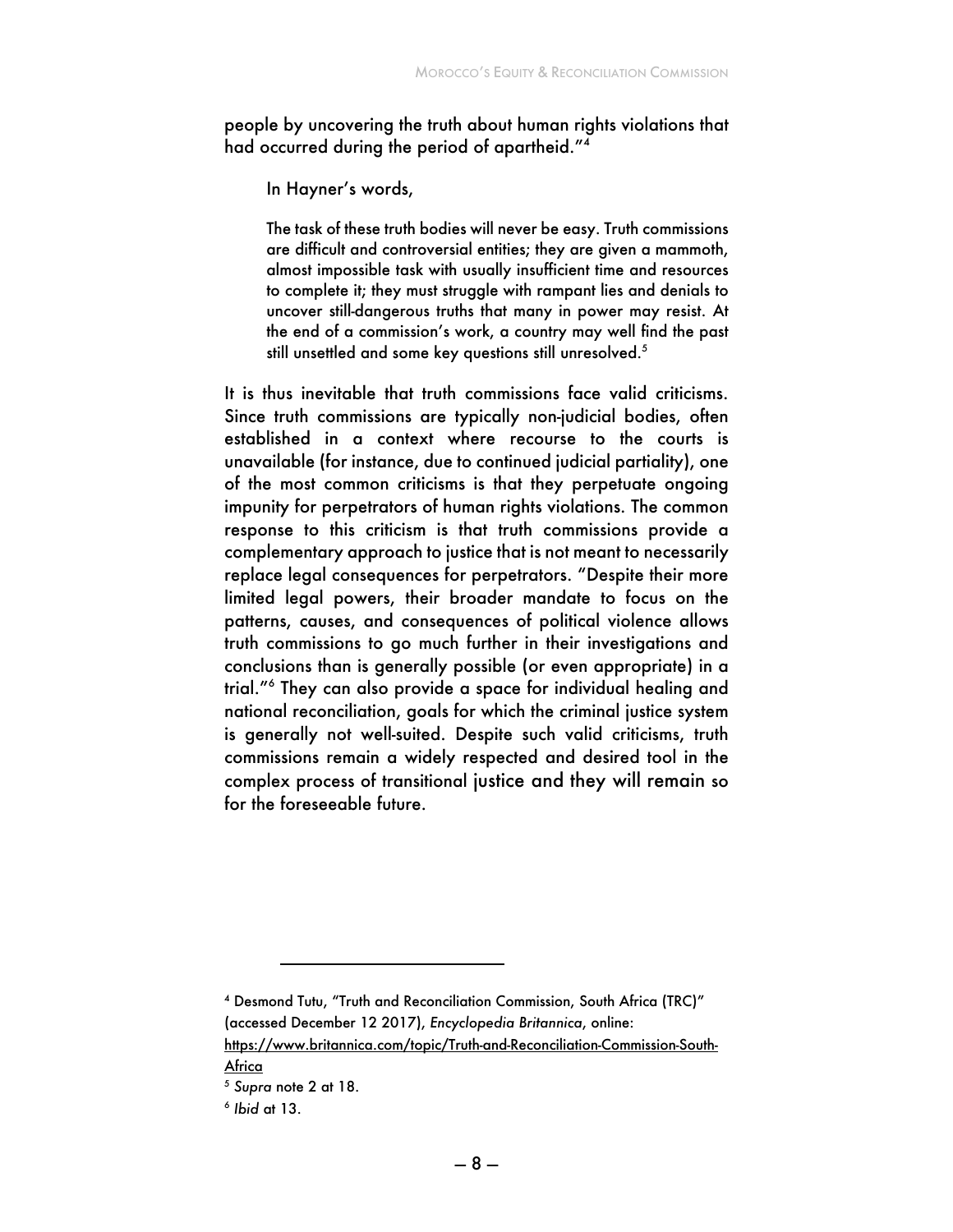### The Context and Development of the Equity and Reconciliation **Commission**

From 1956, the year of Morocco's independence from France, until the 1990s, Moroccans lived through a period of the country's history characterised by state violence, known in the country as sanawat ar-rassas, les années de plomb, the Years of Lead. King Mohammed V, wanting to re-establish the sovereignty of the monarchy<sup>7</sup> after France's departure, sought to quell any perceived opposition and competition to the monarchy's power. After his death in 1961, this legacy of state repression continued under the rule his son, King Hassan II, who was in power until his death in 1999. Citizens perceived to be critical of the monarchy, of the geographical integrity of the state (i.e., involved in independence movements in the Western Sahara or the northern Rif region), of Islam as the state religion and source of the monarchy's legitimacy, or who associated with people who were critical of such subjects, were targeted by the state. Methods of repression included harassment, murder, forced disappearance, arbitrary arrest and imprisonment, torture, violent suppression of public strikes and protests (the term Years of Lead itself refers to the lead bullets fired at protesters $^8$ ), and 'collective punishment' of regions like the Rif.<sup>9</sup>

The 1990s marked the beginning of a period of reform and of assuagement of state repressive policies. Hundreds of political prisoners were released, financial compensation was given to some of the victims of human rights violations, and a number of legal and institutional reforms were undertaken, including notably the establishment of the Advisory Council on Human Rights, precursor to the National Human Rights Council. Essentially, the state sought to "turn the page on past human rights

<sup>7</sup> Khalid Amine, "After the 'Years of Lead' in Morocco: Performing the Memory" (2016) 32: 2 New Theatre Quarterly 121.

<sup>8</sup> *Supra* note 7.

<sup>9</sup> International Center for Transitional Justice, "Truth and Reconciliation in Morocco" (accessed December 12 2017), *Focus: Morocco*, online: https://www.ictj.org/sites/default/files/ICTJ-Morocco-TRC-2009-English.pdf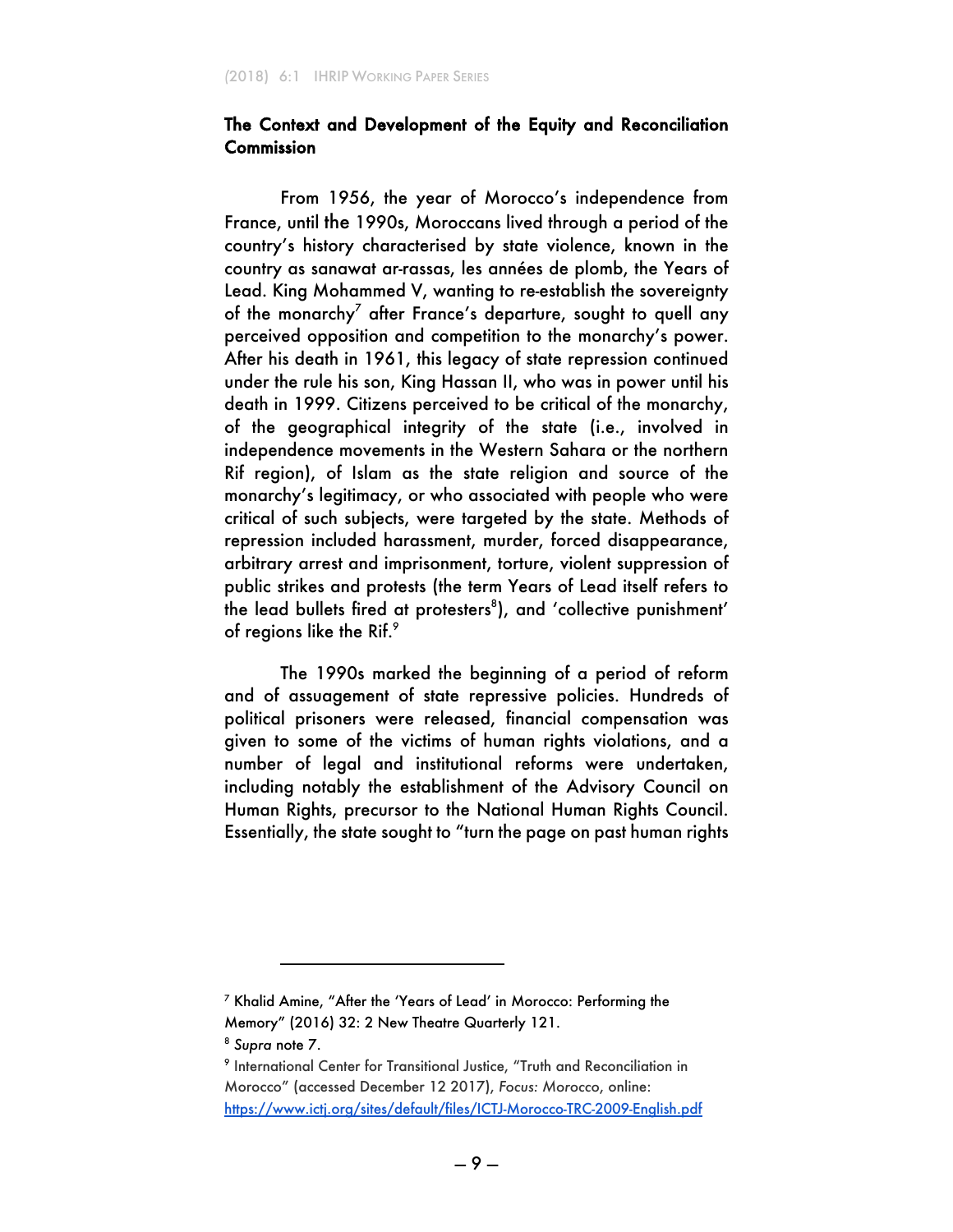violations"10 in response to increasing domestic and international criticism.<sup>11</sup> Shortly before he died, King Hassan II approved the Advisory Council's recommendation to "establish an official body to compensate victims of past human rights abuses."<sup>12</sup>

His son and successor, King Mohammed VI, was more progressive-minded than his forebears and continued the reforms begun in the last years of his father's reign. He established the Independent Arbitration Commission, which provided financial reparations to victims of forced disappearances arbitrary detention during the Years of Lead.<sup>13</sup> However, many Moroccans, including former victims of the state, believed that this was an insufficient response to the widespread state violence during this period of the country's history, and demanded "greater disclosure of government wrongdoings [and] the adoption of a comprehensive approach to dealing with the past."14 As a result of political pressure from various civil society groups (notably the Moroccan Forum for Truth and Justice, the Moroccan Organization for Human Rights, and the Moroccan Association for Human Rights) and an official recommendation from the Advisory Council on Human Rights, King Mohammed VI established the Equity and Reconciliation Commission in 2004.<sup>15</sup>

The Commission was composed of a president and 16 members, "half of them selected from members of the Advisory Council on Human Rights, and half selected from outside it. The purpose of this was to guarantee the representation of a wide variety of viewpoints, experience and specialities, all united in the purpose of protecting and promoting human rights."16 Notably, the Commission included people formerly persecuted by the state.

<sup>10</sup> Amnesty International, *Broken Promises: The Equity and Reconciliation Commission and its Follow-Up* (London: Amnesty International Publications, 2010) at 4.

<sup>&</sup>lt;sup>11</sup> International Center for Transitional Justice, "Morocco" (accessed December 12 2017), *Middle East and North Africa*, online: https://www.ictj.org/ourwork/regions-and-countries/morocco

<sup>12</sup> *Ibid.*

<sup>13</sup> *Supra* note 9.

<sup>14</sup> *Ibid.*

<sup>15</sup> *Ibid.*

<sup>&</sup>lt;sup>16</sup> Equity and Reconciliation Commission, *Final Report* (Rabat: The Advisory Council on Human Rights Publications, 2009) at 12.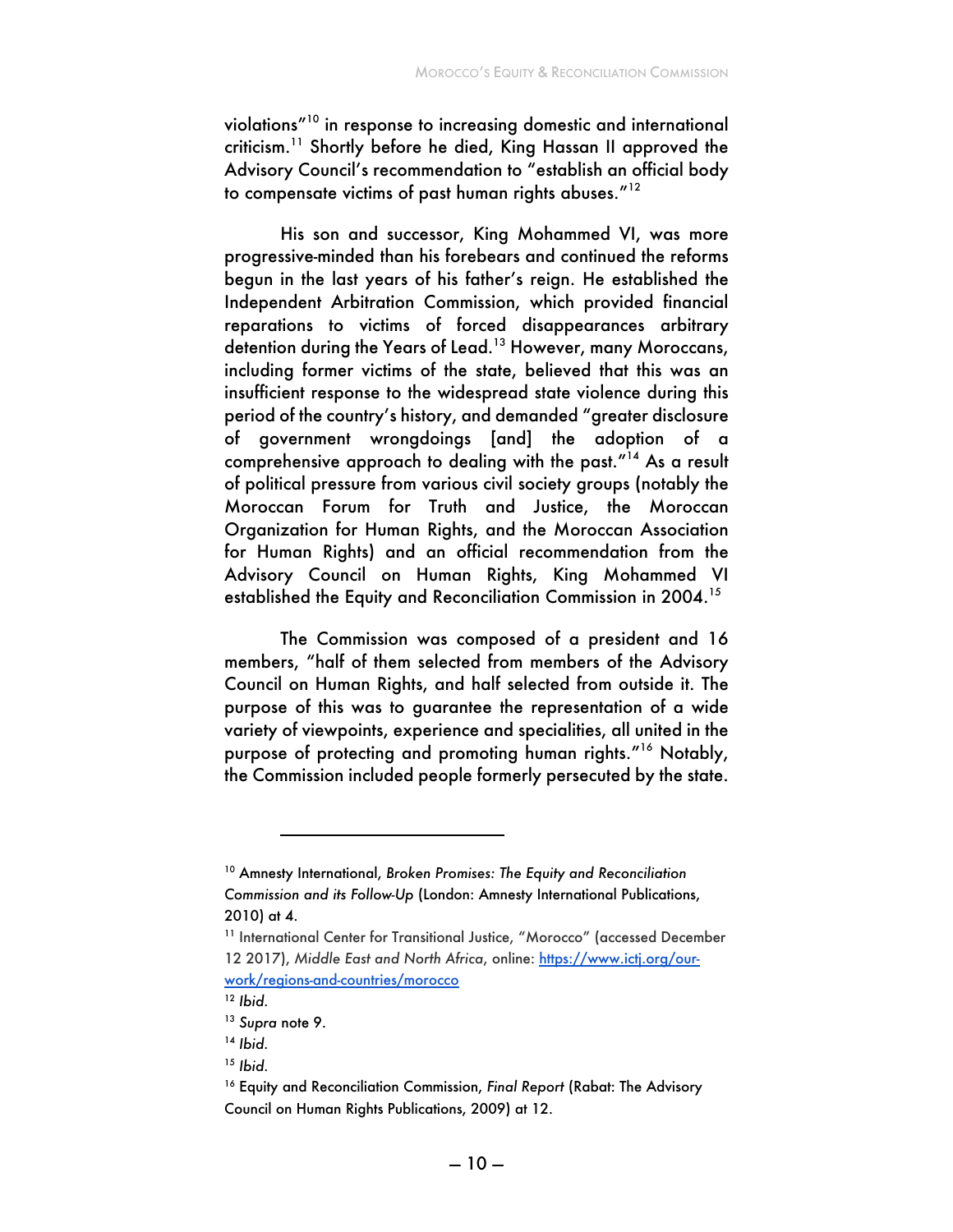The Commission's president, for example, had been imprisoned for 17 years due to his participation in left-wing politics. In terms of structure, the Commission consisted of work groups responsible for the investigations, and special committees responsible for various other tasks, such as organizing the public hearings, providing reparations, preparing the final report, and so on.

The Commission's mandate covered the period from 1956 to 1999 and was "limited to assessment, inquiry, investigation, arbitration and formulating proposals concerning the grave violations of human rights that occurred"17 in that period. The Commission's goals were numerous, but can be grouped under four general categories: establishing the nature and the gravity of past violations of human rights; reparations for injuries and justice for victims, preparing the final report and the recommendations, and consolidating the process of national reconciliation.<sup>18</sup> Within these categories, the goal of restoring dignity to the victims was listed under reparations for injuries and justice for victims, as well as under establishing the nature and the gravity of past violations of human rights.

The Commission began its work in 2004 and published its final report in 2006. Approximately 20 000 cases were submitted to the Commission over the course of its work.<sup>19</sup> Domestic and international opinions on the Commission's work has been mixed. Amnesty International, for example, published a critical report of the Commission, noting their concerns regarding issues such as the perceived lack of accountability for perpetrators of human rights violations, the lack of implementation of its recommendations in Moroccan society, the insufficient acknowledgement of the human rights violations suffered by Sahwaris in the Western Sahara, and so on. Many of these concerns will be explored in more detail in section 5 of this essay. Nonetheless, most critics acknowledge it as a positive sign of Morocco slowly coming to terms with its past and working to ensure a future free of the kinds of human rights violations that characterized the Years of Lead, and as a groundbreaking first example of a truth commission established without

<sup>17</sup> *Supra note* 16.

<sup>18</sup> *Ibid.* 

<sup>19</sup> *Supra* note 9 at 44.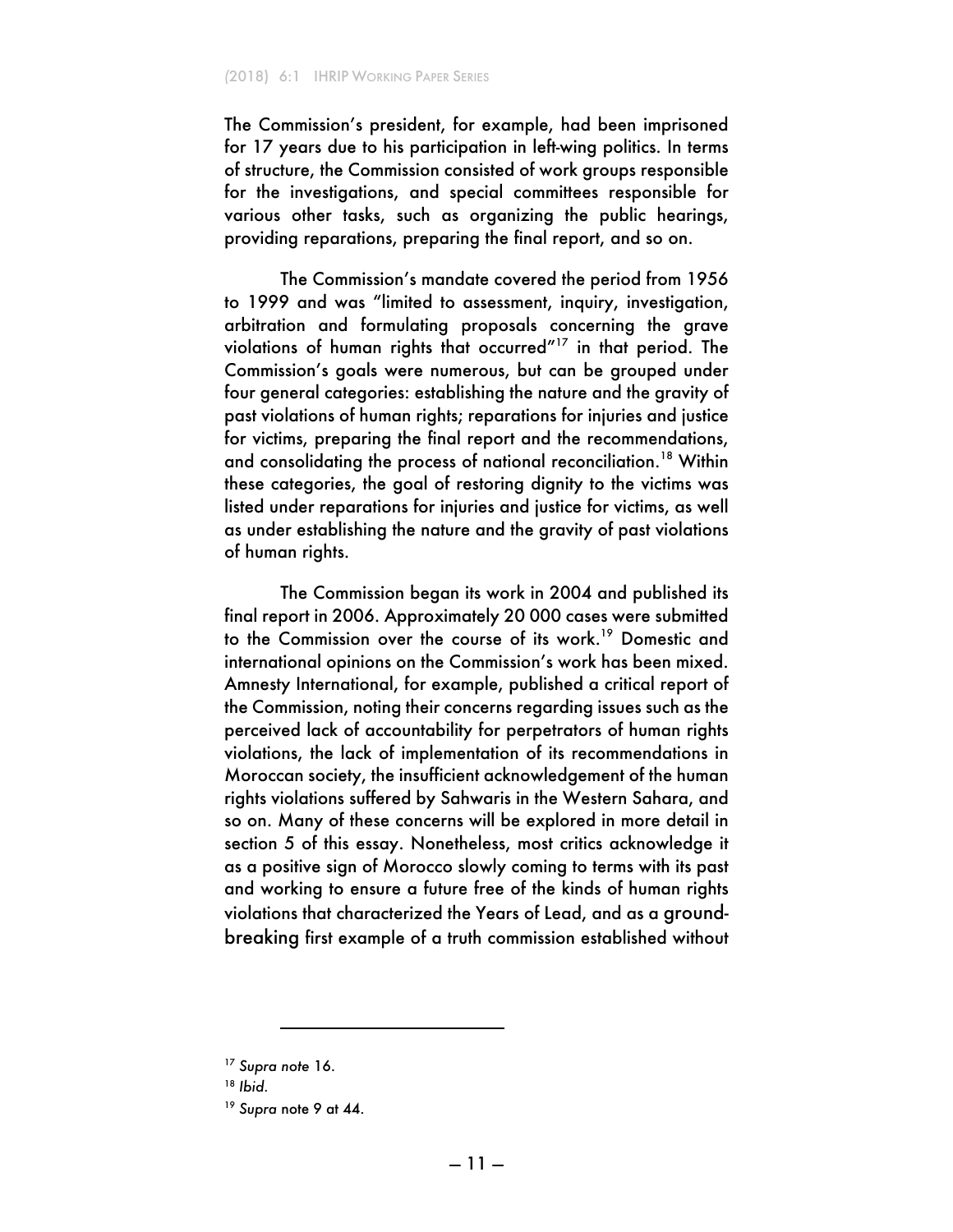a political regime change.20 At the time of writing, Morocco is still in the process of implementing many of the Commission's recommendations. Representatives of what is now the National Human Rights Council have shared practices and knowledge gleaned from Morocco's experience with the Commission with representatives of countries who are themselves going through a process of transitional justice, such as the Ivory Coast, Burundi and Tunisia.

#### What is the meaning of dignity?

In order to assess to what extent Morocco's Equity and Reconciliation Commission was able to restore dignity to the victims, one must first understand what is meant by dignity and its restoration. The concept of dignity has long been a part of human rights-related discourse and the language of truth commissions, yet it has rarely been clearly defined, and so there is no universally accepted understanding of the concept. This section will consist of a brief overview of the history of the term and the concepts associated with it, in order to establish a working understanding of the meaning of dignity for the purposes of this essay. Morocco's geographic position and history has made it particularly affected by the influences of European, Arab and Sub-Saharan African philosophy and events, and so it is mostly these influences which will be addressed in this section and in the essay as a whole.

In his study on the history of dignity as a quasi-legal concept, Christopher McCrudden begins with classical Roman thought, in which *dignitas hominis* generally referred to one's (high) social status, but was also sometimes interpreted as a quality inherent in human beings as human beings regardless of one's status. <sup>21</sup> The subsequent rise of the three major monotheistic religions affirmed the idea that dignity is an inherent quality in people, but on the basis that Man is made in the image of God.<sup>22</sup> In Europe, the concept of inherent dignity became somewhat more

i

<sup>20</sup> John Perry & T. Debey Sayndee, *African Truth Commissions and Transitional Justice* (Washington, DC: Lexington Books, 2015) at 69.

<sup>&</sup>lt;sup>21</sup> Christopher McCrudden, "Human Dignity and Judicial Interpretation of Human Rights" (2008) 19: 4 European Journal of International Law. <sup>22</sup> *Ibid.*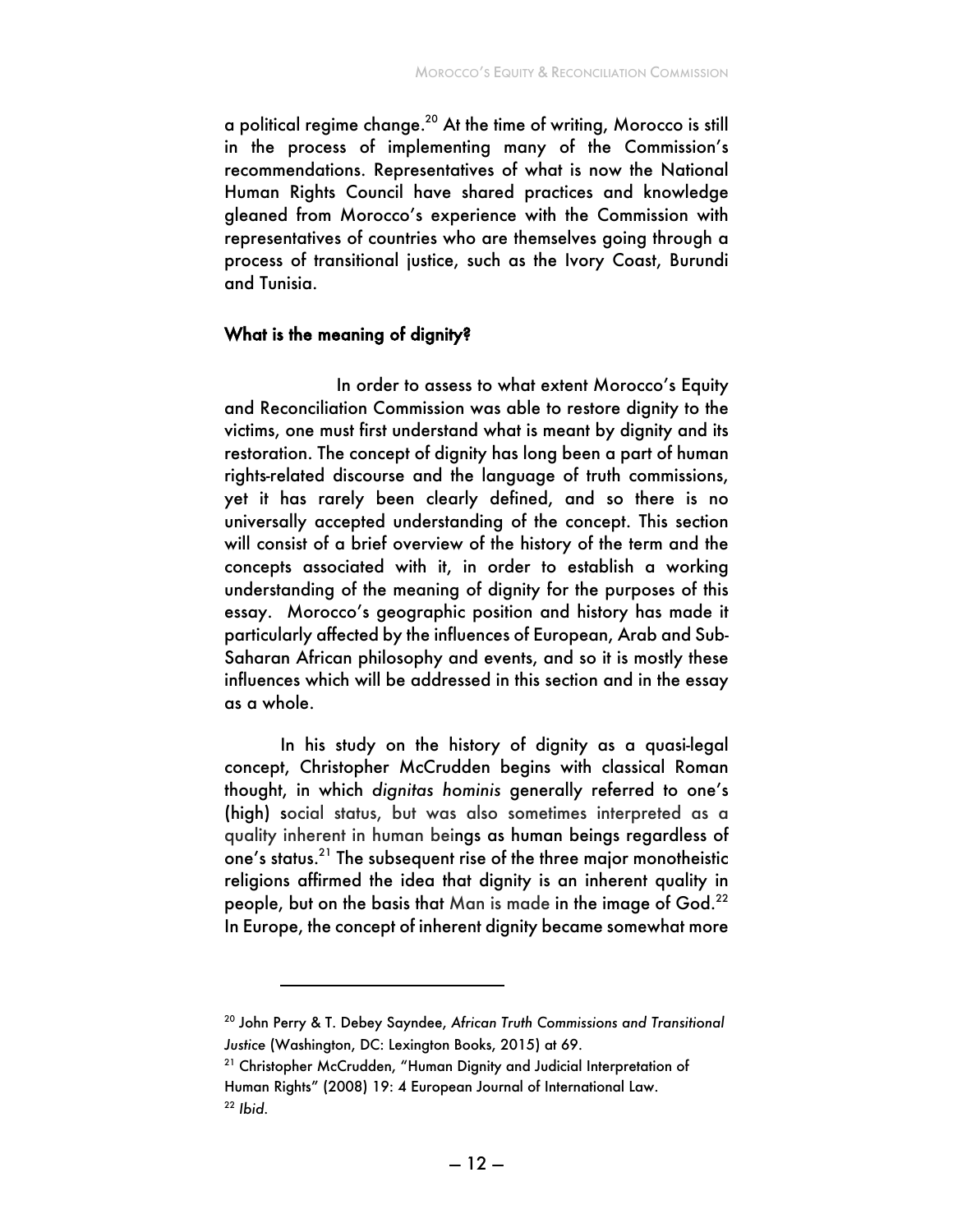secularized with the influences of Enlightenment, republican, and social democratic philosophy.<sup>23</sup> Today, the idea that dignity is inherent in human beings has garnered widespread acceptance, although dignity is also sometimes understood as something needing to be strived for or restored, either in contrast to its characterization as an inherent quality or coinciding with this characterization. For example, "the African Charter on Human and Peoples' Rights refers to African people as 'still struggling for their dignity and genuine independence,' highlighting the difficulty associated with the notion of dignity, the tension between its 'inherentness' and its need to be actualized."<sup>24</sup>

The term dignity mostly began explicitly appearing in legal and human rights-related texts in the twentieth century, especially following the Second World War and the establishment of the United Nations; the reaction to the horrors of the latest war, the rise and rhetoric of the various civil rights movements and the inclusion of the word dignity in the United Nations Charter and the Universal Declaration of Human Rights being particularly influential in this regard.<sup>25</sup> By the late twentieth century, dignity had become recognized as central to the concept of human rights itself, and thus in truth commissions as well. Most, if not all, truth commissions either make explicit reference to dignity either in their official documents and discourse, or the individuals involved in the commissions (testifiers, organizers, witnesses, etc.) refer to the concept in the context of their participation in the commission.

Despite the long history of the term and the concept, dignity is rarely defined in its modern usage in human rightsrelated texts and truth commissions. Rather than having its own definition, dignity seems to be implicitly defined or understood through the lens of different concepts with which it is commonly associated. Many of these concepts, which are often also associated with the larger work of truth commissions, will be addressed in section 5 of this essay. They include agency, testimony, truth, healing, accountability, and recognition. The concepts associated with dignity are often closely interrelated in the context of truth commissions and complex in themselves, giving

<sup>23</sup> *Supra* note 21.

<sup>24</sup> *Ibid.*

<sup>25</sup> *Ibid.*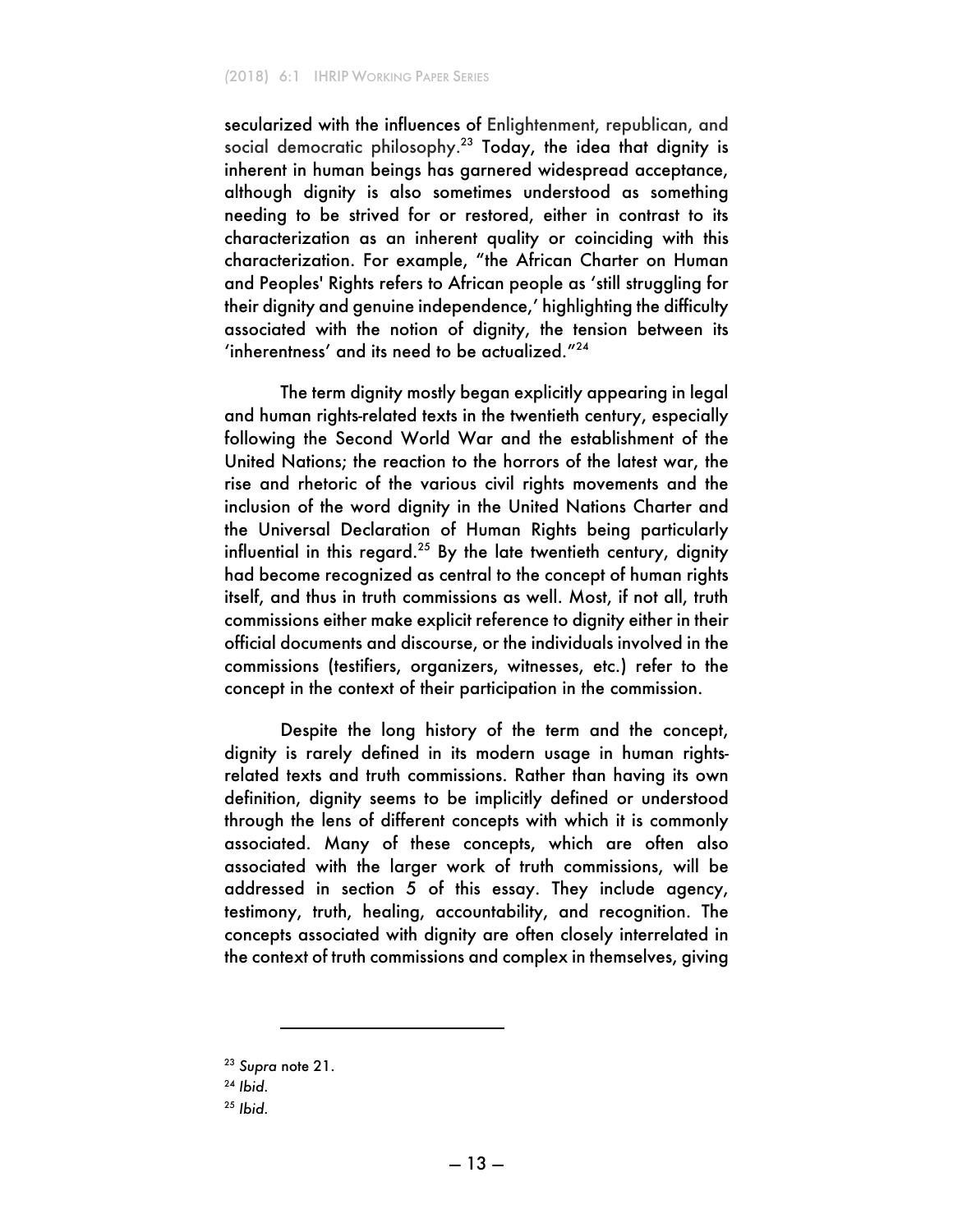dignity an amorphous or nebulous quality that makes the task of defining it even more difficult.

The definition of dignity is therefore difficult to precisely and clearly articulate; and yet people from around the world seem to have an intuitive understanding of its meaning and accept its centrality in human rights discourse. McCrudden quotes Shultziner's suggestion that this surprisingly universal acceptance and understanding of dignity is due to the fact that "different parties [take] part in a constitutive act [and] conceive human dignity as representing their particular set of values and worldview [...] dignity is used as a linguistic-symbol that can represent different outlooks, thereby justifying a concrete political agreement on a seemingly shared ground."<sup>26</sup> But as McCrudden emphasises, this does not imply that the word dignity has no content or meaning at all: dignity simply carries "an enormous amount of content, but different content for different people."27 The different concepts associated with dignity mentioned above can be considered as part of this enormous amount of content.

As stated previously, restoring dignity to the victims of the Years of Lead was amongst the goals of Morocco's Equity and Reconciliation Commission. However, the word dignity is infrequently mentioned in the Commission's final report, and the Commission also does not define the term. The excerpts where the term appears in the final report can be found in the attached appendix. All the mentions of dignity appear in the same chapter of the report entitled Truth, Equity and the Components of Reconciliation, and essentially refer to methods of torture that demean dignity and the measures the Commission undertook to restore dignity. The relevant mentions of dignity in the final report will be cited and explored in greater detail in the following sections of this essay.

With all this in mind, for the purposes of this essay I will conclude that dignity is not easily definable but it can be understood through the lens of various concepts as mentioned above. The subsections of part 5 of this essay will address how these concepts relate to dignity and its restoration. I will also posit that although dignity is an inherent quality that therefore cannot

i

<sup>26</sup> *Supra* note 21.

<sup>27</sup> *Ibid.*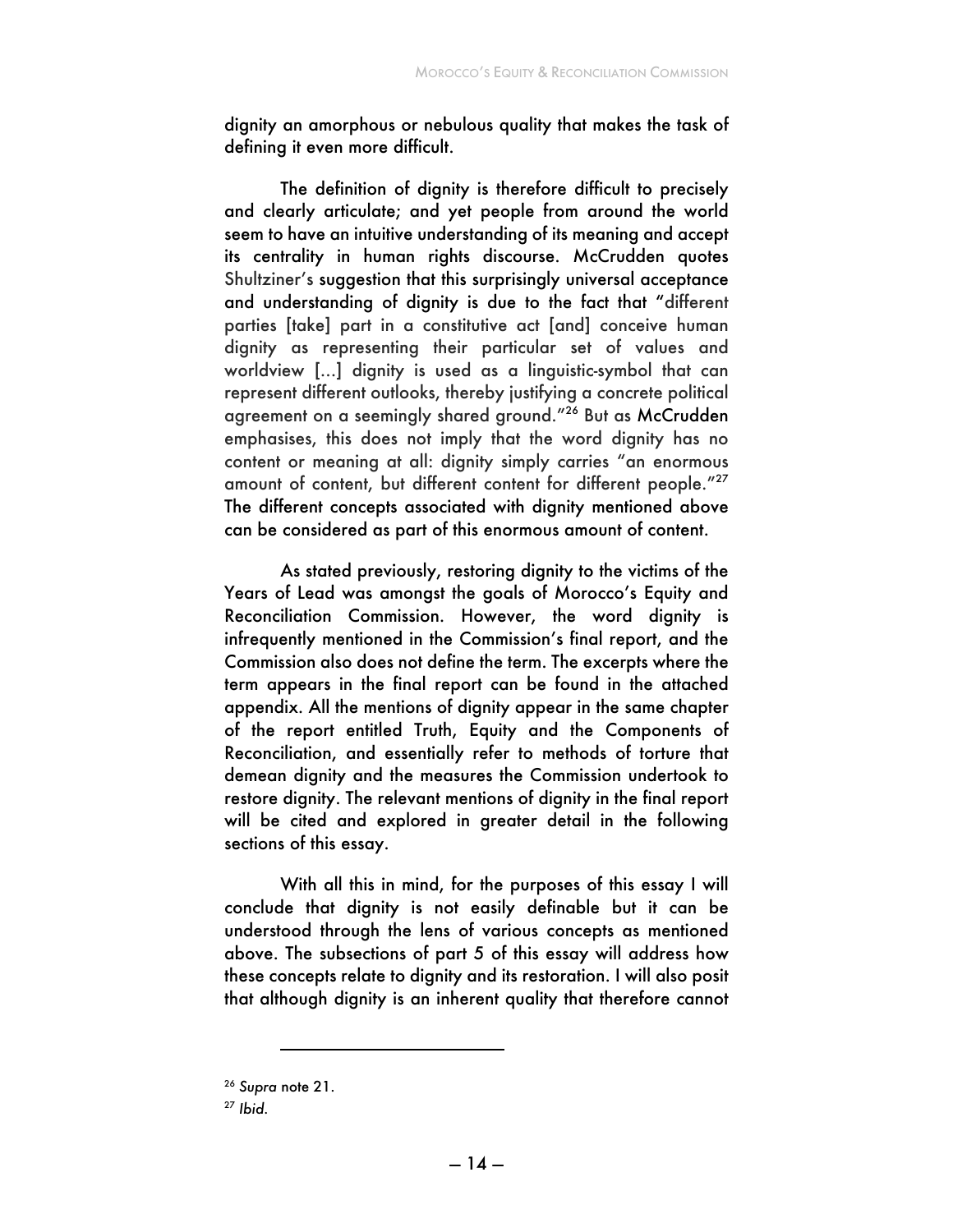be 'lost', human rights violations constitute an assault on one's dignity, and so obtaining some form of justice for such violations is how dignity can be said to be 'restored'.

#### To what extent does Morocco's Commission restore dignity?

In order to assess this question, the following aspects of the Commission's work will be explored: public testimony, accountability, non-recurrence, official apology, socio-economic reparations and the provision of healthcare. These issues were selected because they relate to the concept of dignity and its restoration, as will be explained below.

#### *Public Testimony*

As with most truth commissions, public testimony was one of the main features of the Commission's work in Morocco. The Commission held seven hearings throughout the country (notably, however, none were held in the Western Sahara). Laetitia Grotti and Eric Goldstein of Human Rights Watch describes these hearings as follows:

> At each hearing, about ten victims narrated before those assembled – members of the ERC, journalists, and members of the public [...]. Each one had about twenty minutes to speak, after which no one could ask questions or otherwise respond to the speaker. Those present were to maintain absolute silence and refrain from applause or other expressions of emotion.28

Testifiers could speak in the language of their choice, and psychological counseling was offered to them after they spoke (the costs being borne by the Commission).29 The hearings had full audiences, and were closely followed by Morocco's citizens and domestic press. The hearings were broadcast on television, and summaries, clips and footage were uploaded to the Commission's website.<sup>30</sup> In the Commission's words, the main goals of allowing

i

<sup>&</sup>lt;sup>28</sup> Eric Goldstein & Laetitia Grotti, "Morocco's Truth Commission: Honoring Past Victims during an Uncertain Present" (2005) 17: 11 Human Rights Watch at 35.

<sup>29</sup> *Ibid* at 34.

<sup>30</sup> *Ibid* at 36.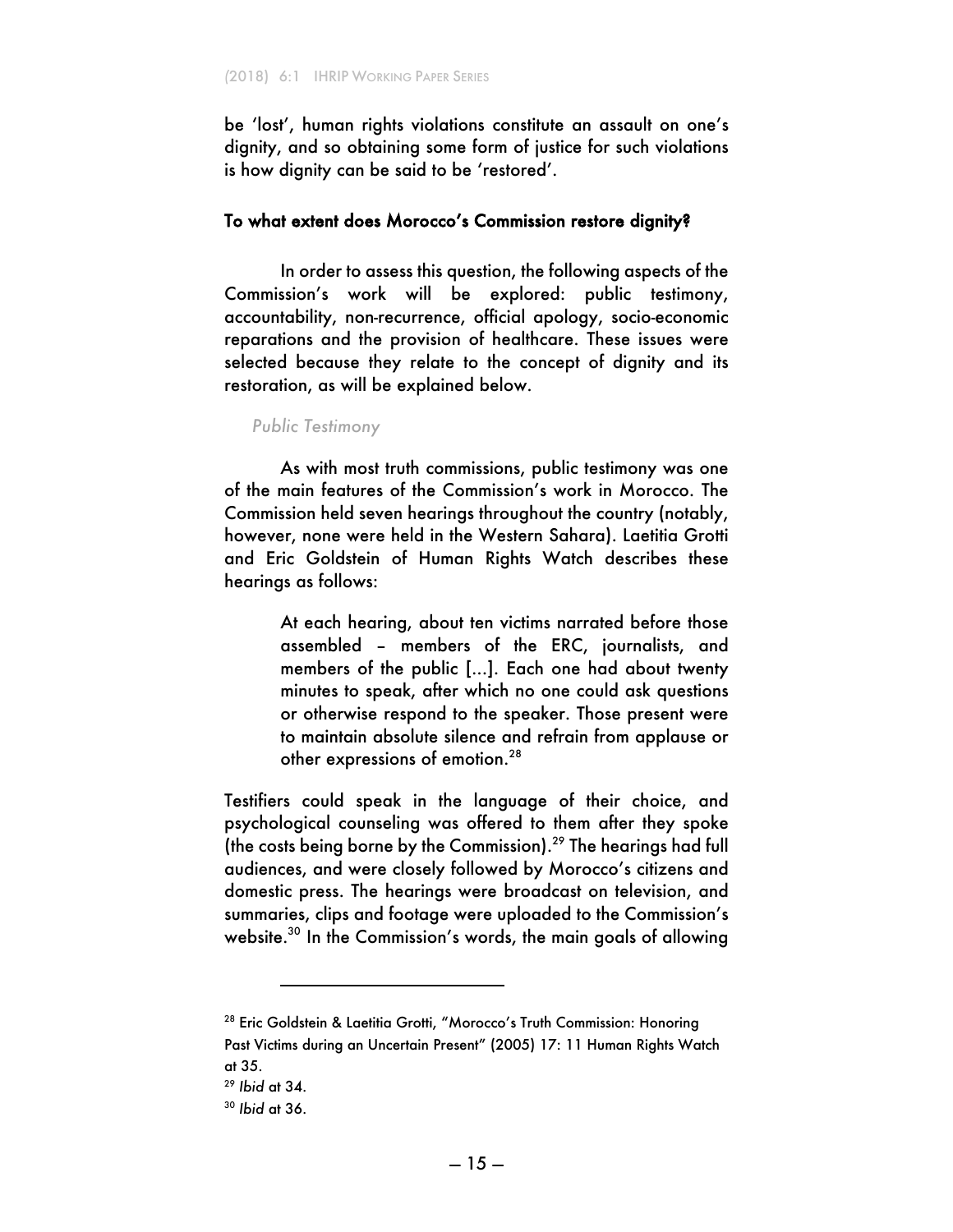the victims to testify publicly was to "restore the dignity of the victims whose rights had been violated, to reinstate them morally, to preserve the group memory, to share their pain and their suffering, and to alleviate the psychological after-effects."<sup>31</sup>

The relationship between the public hearings of a truth commission and restoring dignity has long been recognized by victims and commentators. As alluded to in the Commission's description of its goals quoted above, this relationship also overlaps with the concepts of truth, healing, recognition and agency. In the South African context, Archbishop Desmond Tutu stated that the Truth and Reconciliation Commission's goal was to "rehabilitate the human and civil dignity of victims [by allowing] those who came to testify to tell their own stories [and receive acknowledgment, i.e.], an affirmation that a person's pain is real and worthy of attention."32 As alluded to in the phrase 'to tell their own stories,' control and agency on the part of victims are crucial aspects of the restoration of dignity. Holly Guthrey elaborates on this idea in her discussion of the causal link between what she terms 'voice' and restoring dignity:

> The ability to give testimony [...] in a truth commission can be considered [an] aspect of voice that may help victims to restore a sense of control that was lost as a consequence of victimisation. [...] This feeling of empowerment may also increase victims' sense of dignity as the 'restoration of dignity is not simply a function of restored voice, but of a voice in control' (Ross 2003, p. 336). Having the ability to share one's story during a truth-telling process may thus help to reinstate dignity that was lost as a result of past abuse, [particularly when that experience of abuse was] previously silenced by the ancien régime (Laplante and Theidon  $2007$ ). $33$

Martha Minow also supports the conclusion that testimony can lead to healing the restoration of dignity. Quoting Richard

<sup>31</sup> *Supra* note 16 at 96.

<sup>&</sup>lt;sup>32</sup> Eleni Coundouriotis, "The Dignity of the 'Unfittest': Victims' Stories in South Africa" (2006) 28 : 4 Human Rights Quarterly at 847.

<sup>33</sup> Holly L. Guthrey, *Victim Healing and Truth Commissions: Transforming Pain Through Voice in Solomon Islands and Timor-Leste* (New York: Springer, 2015) at 38.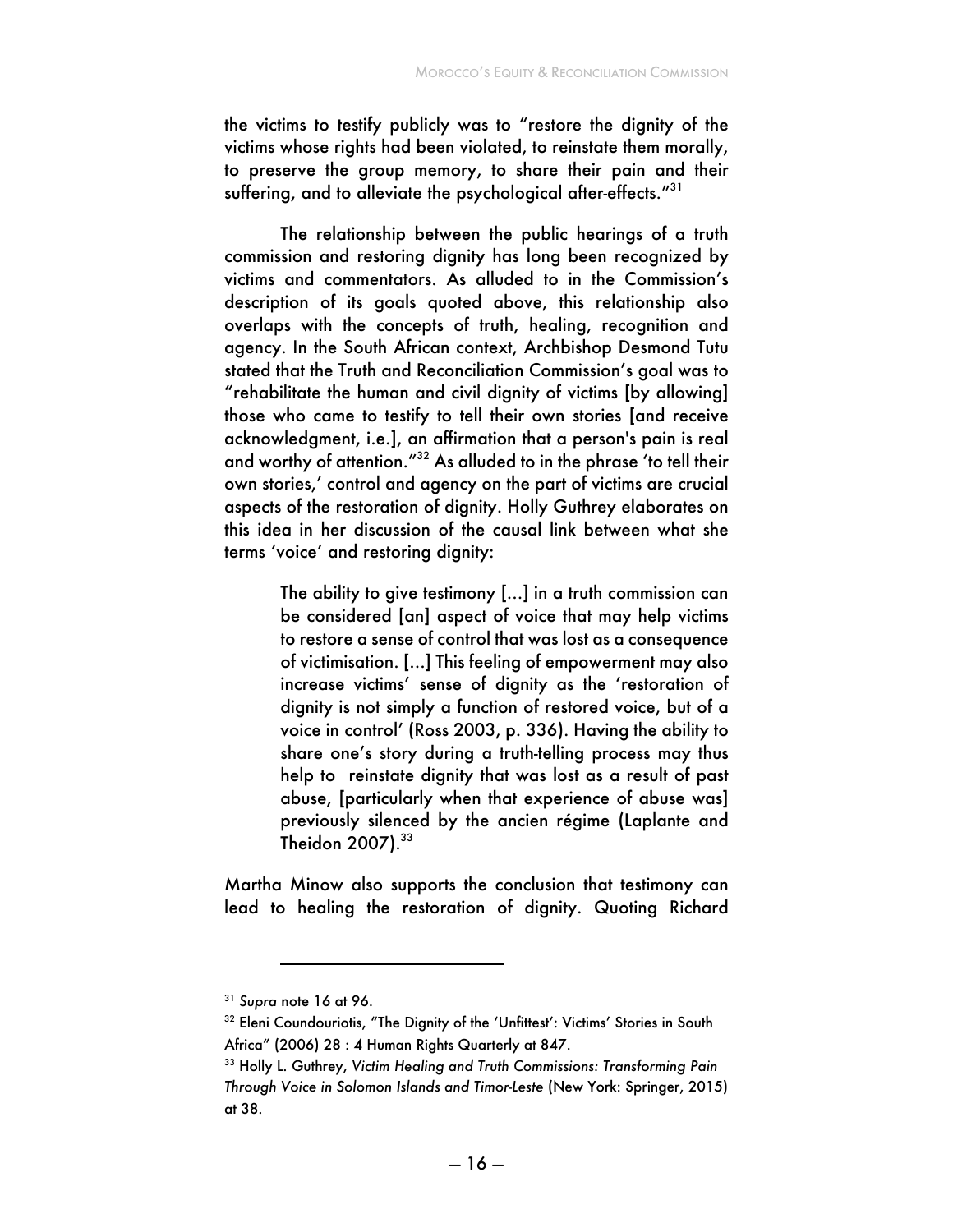Mollica, an expert in refugee trauma, she writes: "the trauma story is transformed through testimony from a telling about shame and humiliation to a portrayal of dignity and virtue,"34 and adds that "therapists working with survivors of political torture have found the process of developing and revising testimony an important element of healing."<sup>35</sup>

There are, however, notable criticisms of whether the testimonial process facilitates healing and the restoration of dignity. Rosalind Shaw, for example, argues that testifying is not necessarily a universally or inherently beneficial process. She writes that while testifying may be conducive to healing in the context of "covert, state-sponsored violence"<sup>36</sup> in which the experiences of victims were concealed (echoing Guthrey's observations regarding silenced abuses above), but that "after a genocide, for example, truth may not be an adequate response, especially in cases [...] where no attempt was made to conceal the killing in the first place."37 Furthermore, she argues that the "ideas concerning the conciliatory and therapeutic efficacy of truth telling are the product of a Western culture of memory,"<sup>38</sup> and may not be conducive to healing in all contexts. Indeed, Shaw's study focused on the disruptive effects of testifying truth commissions on local methods of healing in Sierra Leone. Within this Western culture of memory, Shaw lists "the redemptive significance of confession in the church, and developing more recently through Freud's ideas about repressed memories, the psychiatric construction of the increasingly dominant concept of Post-Traumatic Stress Disorder and its treatment through verbal processing, and the place of the Holocaust as the paradigmatic modern atrocity that must be remembered in order to prevent recurrence"<sup>39</sup> as particularly influential. In the context of truth commissions, I also would add to her list the influence of the South African rhetoric described above.

<sup>&</sup>lt;sup>34</sup> Martha Minow, "Between Vengeance and Forgiveness" South Africa's Truth and Reconciliation Commission" (1998) 14 : 4 Negotiation Journal at 323. <sup>35</sup> *Ibid.*

<sup>36</sup> Rosalind Shaw, *Rethinking Truth and Reconciliation Commissions: Lessons from Sierra Leone* (Washington, DC: United States Institute of Peace, 2005). <sup>37</sup> *Ibid.*

<sup>38</sup> *Ibid.*

<sup>39</sup> *Ibid.*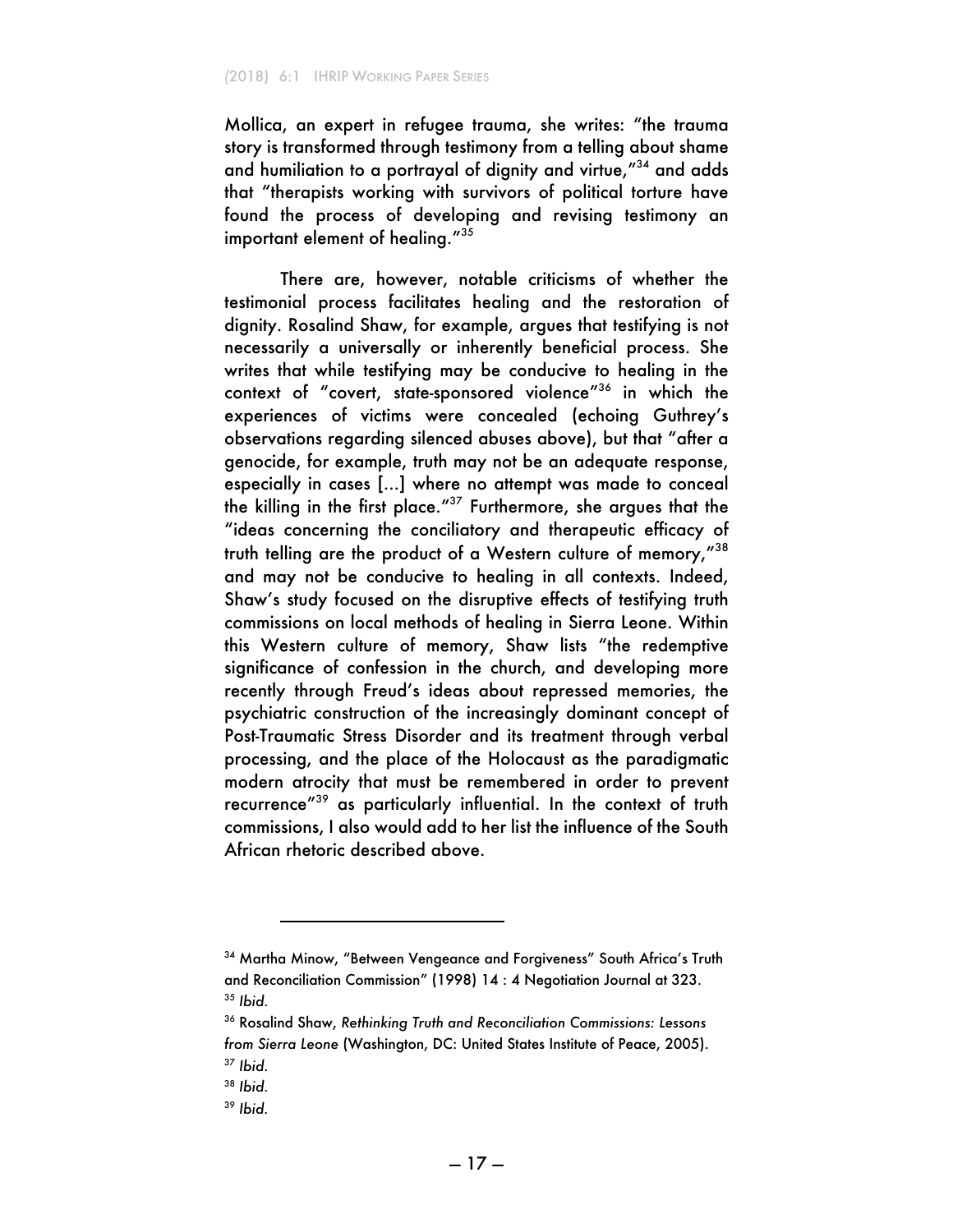Another important criticism of the testimonial process of truth commissions is the lack of numerous empirical studies proving that testifying is a healing and restorative process. As Karen Brounéus notes in her study of Rwanda's Gacaca courts, some theorists have argued that "the beneficial claims made in the literature of truth-telling and truth-seeking mechanisms on reconciliation and peace have been based on flawed assumptions and faith rather than on empirical evidence."40 Indeed, some studies have already shown that testifying does not inevitably lead to healing. For example, Shaw cites a study from the Trauma Center for Victims of Violence and Torture in Cape Town which found that 60% of those who testified in South Africa's TRC felt worse after testifying,<sup>41</sup> and warns against treating truth commissions as therapy.

To what extent are these criticisms applicable to the Moroccan context? Ideally, this assessment would be primarily based on testimonials and assessments from the victims themselves, but having been unable to find such sources, I undertook a broader evaluation. As the state violence of the Years of Lead was generally covert or officially denied, and the victims welcomed on a large scale the opportunity to publicly testify, the arguments regarding the inappropriateness of public testimony raised by authors such as Shaw do not apply. Furthermore, in terms of treating truth commissions as a replacement for therapy, the Commission did provide counselling for victims after they testified and ongoing psychological help was included as part of its healthcare provisions, implying that the Commission did not in fact treat public testimony as interchangeable with therapy despite its potentially therapeutic qualities.

Another important aspect to consider is to what extent the testifiers were able to share the full story of their experiences on their own terms, this having been identified as a way of restoring dignity by Tutu, Guthrey and Mollica above. Giving victims the freedom to testify publicly in the language of their choice, and the

<sup>40</sup> Karen Brounéus, "Truth-Telling as Talking Cure? Insecurity and Retraumatization in the Rwandan Gacaca Courts" (2008) 39 :1 Security Dialogue at 58.

<sup>41</sup> *Supra* note 36.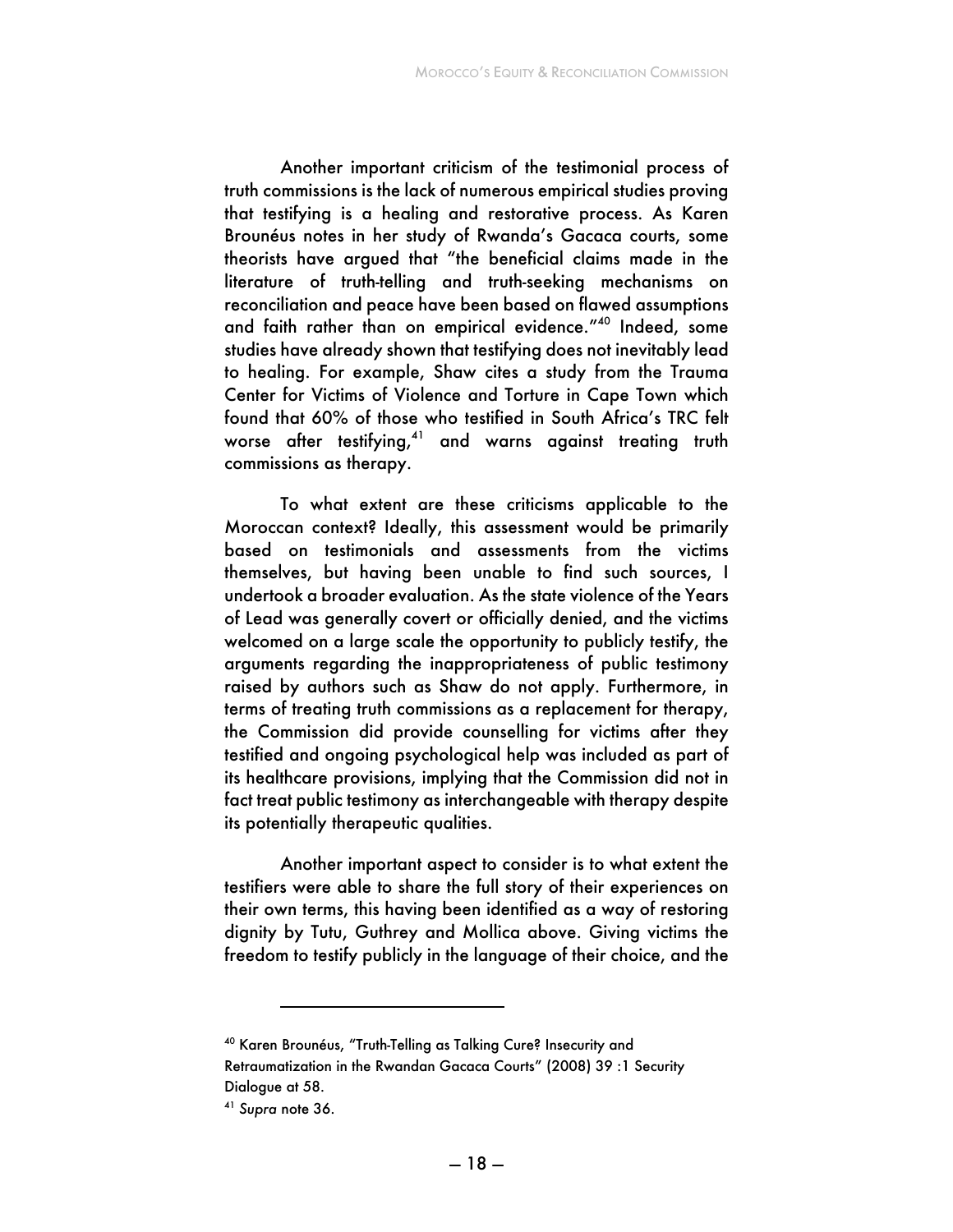amount of attention their immediate audience and the country as a whole paid to their testimony (thus recognizing their pain), was certainly conducive to the restoration of their dignity. However, perhaps the most important issue the Commission faced with regards to allowing victims to tell their full truth was its rule that the victims could not name the perpetrators in their public testimony. This controversial rule will be discussed in more detail below. With the exception of this censorship, however, the Commission created a testimonial process conducive to healing and restoring dignity.

#### *Accountability & Non-Recurrence*

One of the most controversial aspects of the Equity and Reconciliation Commission's process was its decision to not publically release the names of perpetrators of human rights violations. Testifiers in the public hearings were required to sign agreements stating that they would not identify the individuals who had abused them<sup>42</sup> (although Amnesty International has confirmed that "some relatives of victims of enforced disappearance [...] were told by members of the [Commission] or the CCDH information about the alleged perpetrators in private meetings"43). Furthermore, state officials were not obliged to participate or cooperate with the Commission's activities.<sup>44</sup> While victims were not prevented from formally naming and accusing perpetrators in court, most of the victims did not believe that the legal system was sufficiently independent and impartial to provide justice, and so chose not to pursue this path.<sup>45</sup> At the time of writing, no significant trials involving perpetrators of the Years of Lead have taken place. Many continue to hold positions of power in the government,<sup>46</sup> but the president of the Commission has stated to Human Rights Watch: "We are already seeing certain parties being relieved of their posts [but] in some cases this has

<sup>42</sup> United States Institute of Peace, "Truth Commission: Morocco" (accessed December 12 2017), *Publications*, online:

https://www.usip.org/publications/2004/12/truth-commission-morocco <sup>43</sup> *Supra* note 10 at 38.

<sup>44</sup> Pierre Hazan, "The nature of sanctions: the case of Morocco's Equity and Reconciliation Commission" (2008) 90 : 870 International Review of the Red Cross at 403.

<sup>45</sup> *Supra* note 10 at 40.

<sup>46</sup> *Supra* note 42.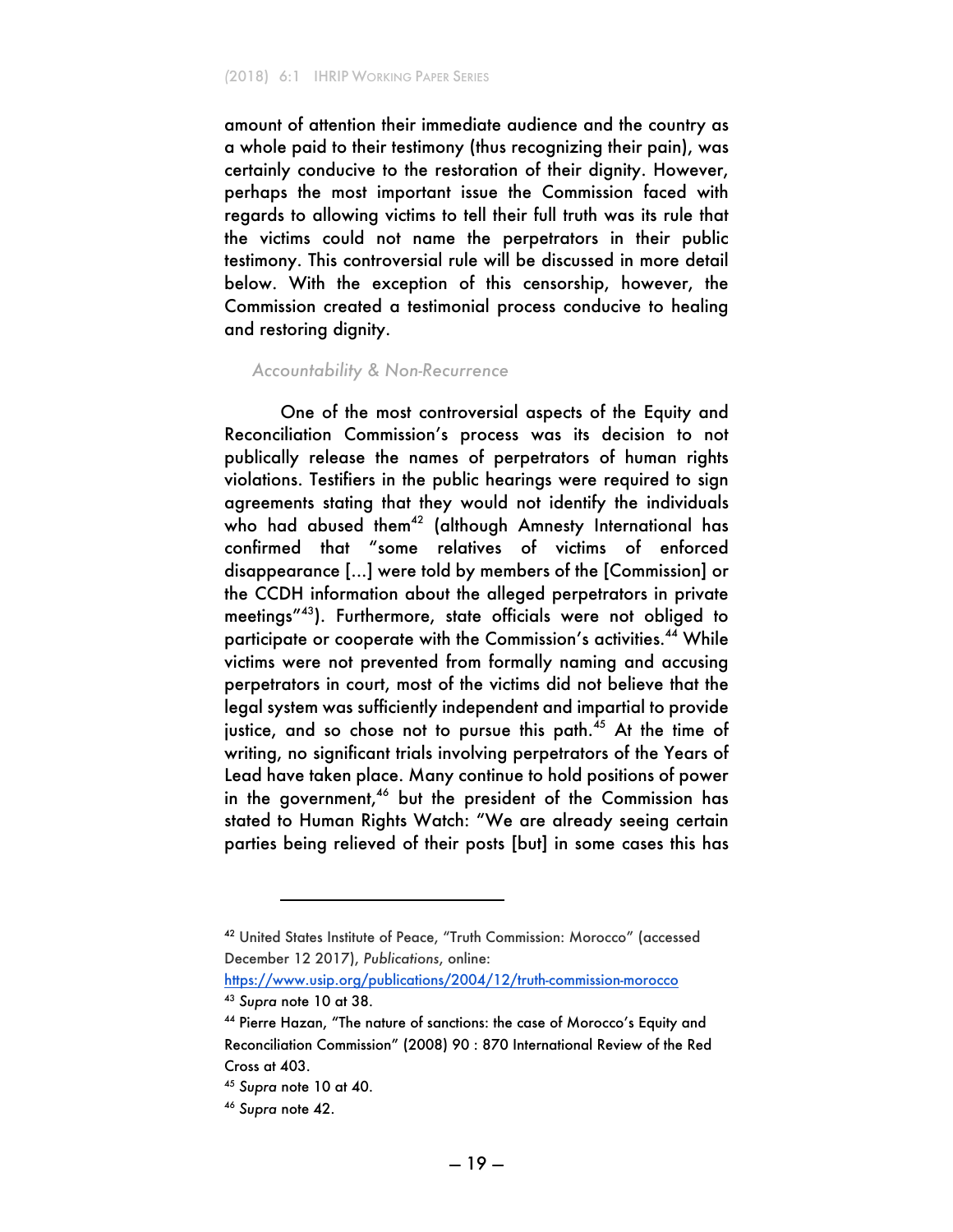not happened because of concerns about maintaining stability within the institutions."<sup>47</sup> However, these parties were not named by the president.

The decision not to name perpetrators was an aspect of the Commission's approach to reconciliatory justice and its desire to focus on institutional rather than individual responsibility. The Dahir (royal decree) establishing the Commission states: "the prerogatives of the Equity and Reconciliation Commission are nonjudicial and do not call into question the individual responsibility for the violations."<sup>48</sup> In a speech marking the end of the Commission's mandate, King Mohammed VI said:

> The goal is to reconcile Morocco with its past ... Some say this initiative is not enough, because the witnesses cannot reveal the names of their torturers. Obviously, again, I do not agree. This is not an initiative, as some would have it, that will divide Morocco in two. There are no judges and no defendants. We are not in court. [This] is a gracious gesture of collective pardon.49

As Pierre Hazan notes, the King's religious authority was at play in this invocation of forgiveness. $50$  On a practical level, the Commission also cited concerns that should their work name perpetrators, "[we] would get bogged down in defamation, and in political charges and counter-charges."51 The president of the Commission continued, "it is not individual responsibility that we are after. We don't have enough proof to be able to pinpoint the individual commanders who gave the orders. [Instead], we will establish responsibility of the state, and the institutions of the state."<sup>52</sup>

Amnesty International strongly criticized the Commission's decision to not name perpetrators, stating in its report that "the recognition of [the responsibility of state actors] in the abuses

<sup>47</sup> *Supra* note 28 at 24.

<sup>48</sup> *Constitution du Maroc*, dahir no 1.04.42, 2004.

<sup>49</sup> *Supra* note 44 at 406.

<sup>50</sup> *Ibid.*

<sup>51</sup> *Supra* note 28 at 27.

<sup>52</sup> *Ibid.*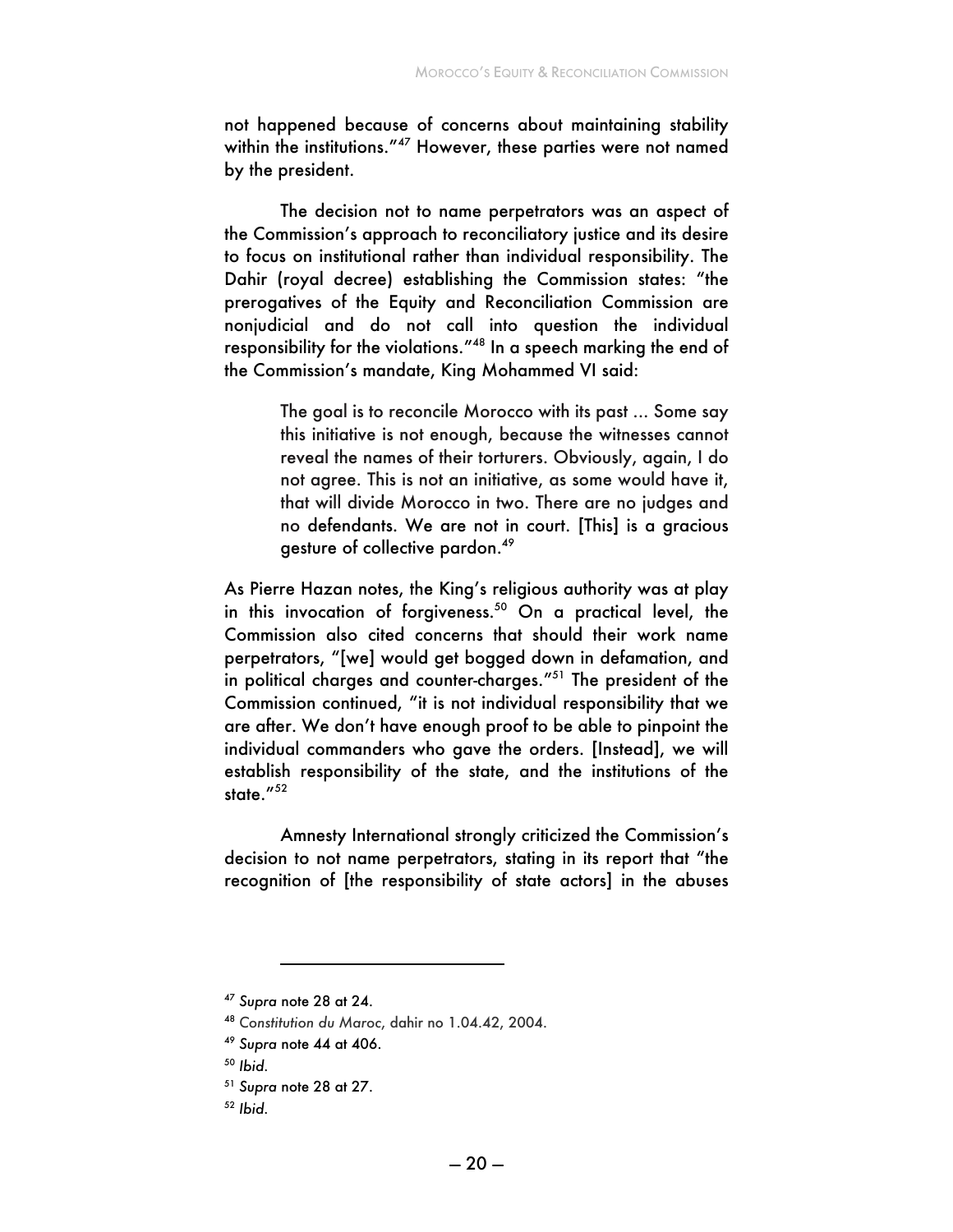victims have suffered is crucial to restore their dignity."<sup>53</sup> This reflects the position of many authors who have studied the relationship between public accountability and the restoration of dignity. For example, Jaime Goti writes:

> Our sense of worthlessness, of shame, and of guilt [caused by state terrorism] demand a "political remedy" to dignify us in our own eyes. The affirmation by the governing institutions that we were wronged will strongly contribute to self-legitimization. Punishing those people who violated our rights is the clearest and strongest statement that a governing institution may issue to that effect.<sup>54</sup>

Derek Summerfield also questions the value of forgiveness without consequences, alluded to in the King's characterization of the Commission's work as a 'collective pardon'. As he points out, "one man's revenge is another's social justice."<sup>55</sup> Anger and the desire to punish perpetrators should not be immediately rejected as threats that inevitably perpetuate the 'cycle of violence,' but might instead be seen as expressions of an individual's dignity, in the sense of the victims recognizing that they have been treated in a way that infringed their dignity and having the self-respect to demand consequences for the perpetrators (in the words of Goti, "it [dignifies] us in our own eyes"<sup>56</sup>). Summerfield was referring to criminal trials as consequences, but this is not the only form of public accountability and consequences. For instance, South Africa's Truth and Reconciliation Commission famously offered amnesty for perpetrators in exchange for their full and honest disclosure of events. Publicly acknowledging one's wrongdoing is a form of extrajudicial accountability, and the demand for it illustrates the previously discussed link between the restoration of dignity and the truth. Indeed, the Equity and Reconciliation Commission itself links these two concepts: "[The Commission]

<sup>53</sup> *Supra* note 10 at 42.

<sup>54</sup> Jaime Malamud Goti, "Dignity, Vengeance and Fostering Democracy"

<sup>(1998) 29: 3</sup> The University of Miami Inter-American Law Review 421.

<sup>55</sup> Derek Summerfield, "Effects of war: moral knowledge, revenge,

reconciliation, and medicalized concepts of 'recovery'" (2002) 325 BMJ <sup>56</sup> *Supra* note 54.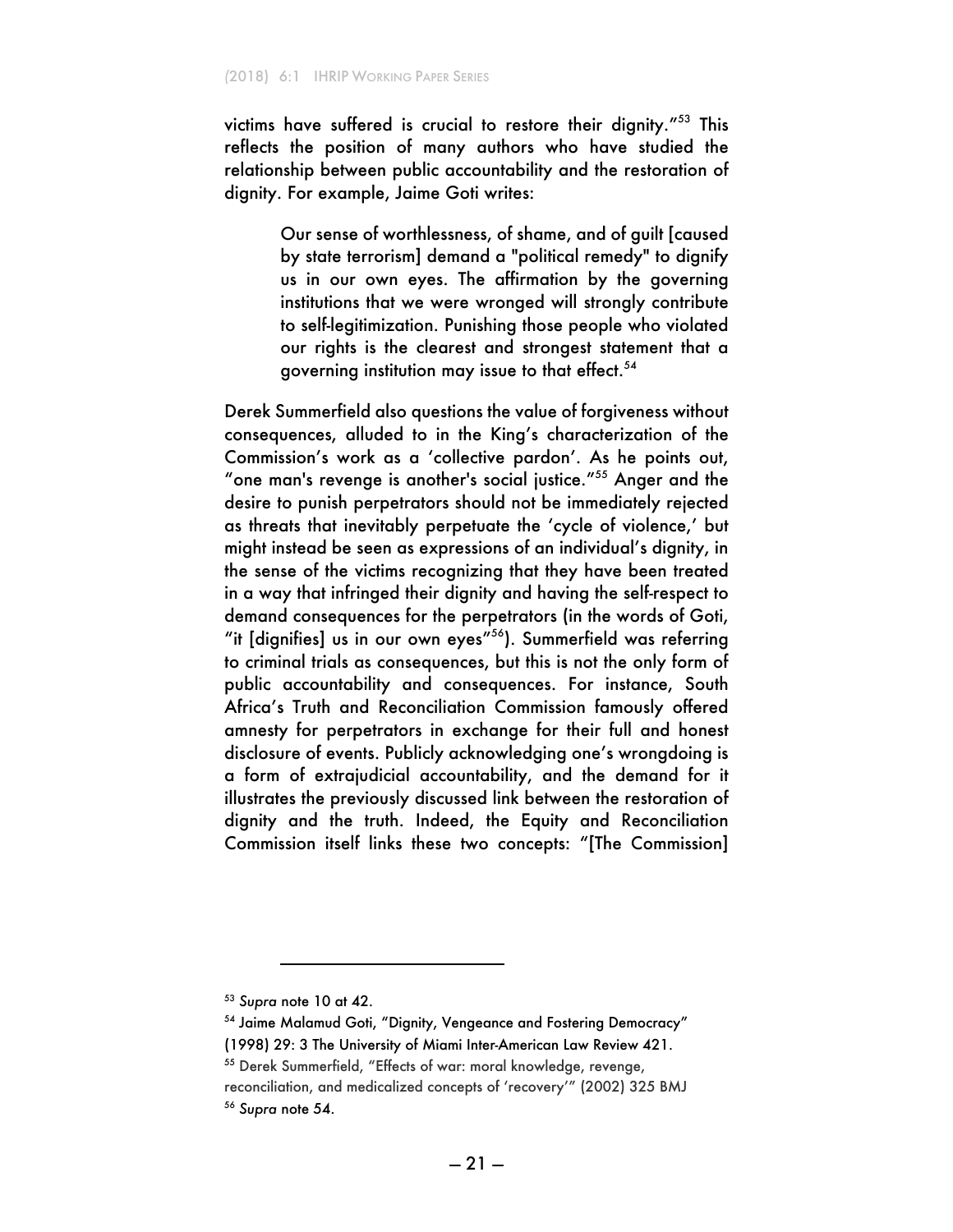intended that the process of uncovering the truth [should enable] them to regain their dignity."<sup>57</sup>

Many Moroccans strongly opposed the lack of public accountability of perpetrators. During the Rif region's public hearing, members of the audience "stood up in a gesture of protest at the [Commission's] rule that public witnesses could not name those responsible for committing the abuses they suffered or witnessed."58 Recognizing the popular demand for such public accountability, the Moroccan Association for Human Rights organized alternative public hearings in which the testifiers could name their abusers. The Association's president complained, "the [Commission] categorically refuses to designate individual perpetrators, which means that we will have, at best, only partial truths."59 The Commission's inability to provide the truth and public accountability led many victims to feel like they were not being treated with respect and dignity by state representatives and the Commission, as demonstrated, for example, by Khadija Rouissi's experience:

> Rouissi, a founding member of the Coordinating Committee of Families of the Disappeared and the sister of one of the best-known of the "disappeared," Abdelhak Rouissi, [said]: "I met a person thought to have been involved in the abduction of Abdelhak. He advised me in a sarcastic and arrogant way to go to court if I wanted to go after those who were responsible."<sup>60</sup>

Furthermore, the Commission paid comparatively little attention to the human rights violations that occurred in the still-disputed region of the Western Sahara during the Years of Lead:

> [The Commission] failed to organize a public hearing in Western Sahara on par with other regions where it held televised sessions, which gave voice to victims recounting their suffering. The [Commission's] final report provided very little detail of enforced disappearance and other human rights violations targeting Sahrawis. It failed to

<sup>57</sup> *Supra* note 16 at 95.

<sup>58</sup> *Supra* note 28 at 35.

<sup>59</sup> *Ibid* at 34.

<sup>60</sup> *Ibid* at 32.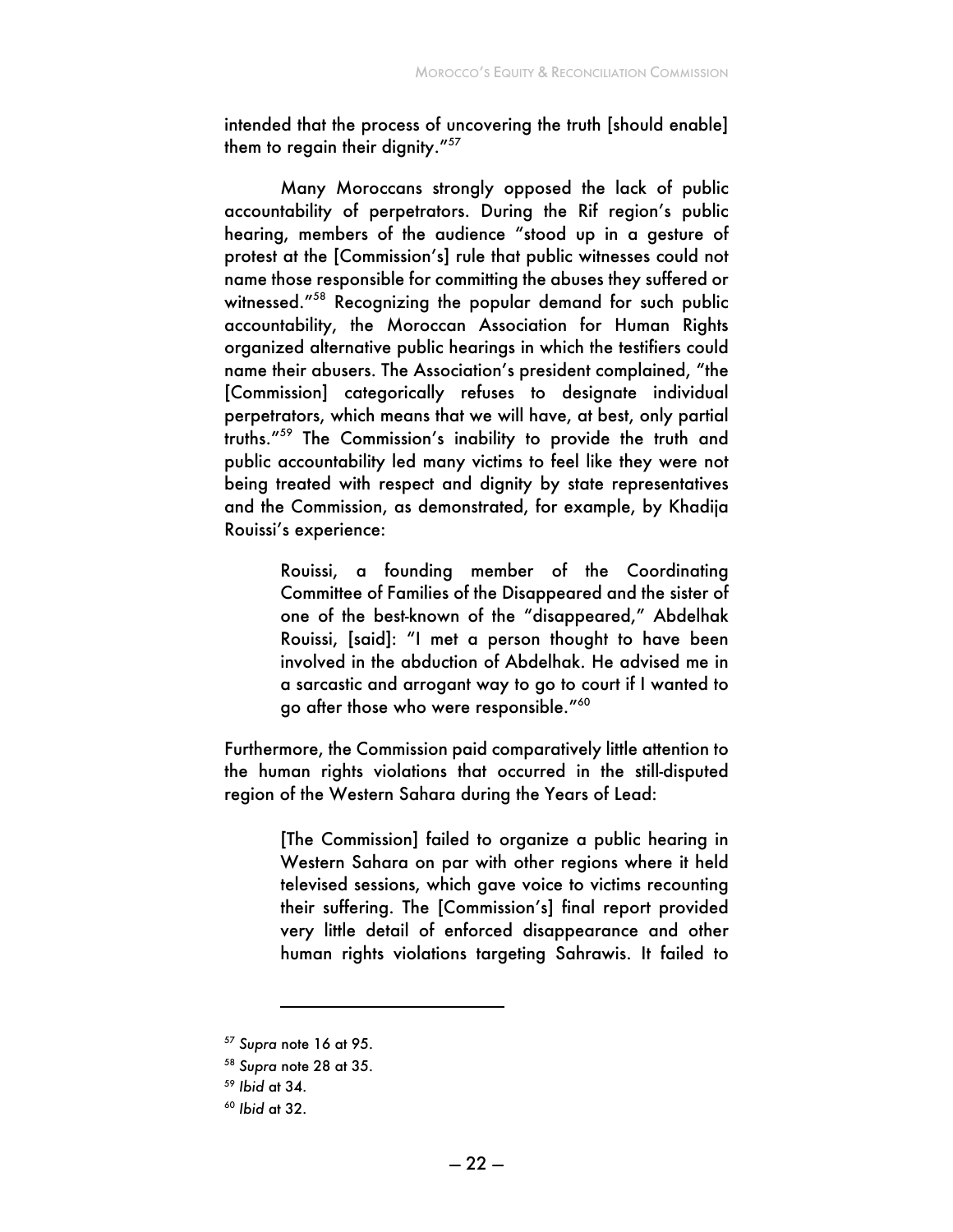even acknowledge that the region suffered disproportionately as exemplified by its exclusion of Western Sahara from the collective reparation programme designed for areas particularly affected by violations during the "years of lead".<sup>61</sup>

In other words, the Commission failed to genuinely seek to uncover the truth of what Sahrawi victims had experienced during the years of Lead and fully acknowledge state responsibility for this victimisation. In short, the Commission's approach led to a lack of accountability and obscured the truth of what occurred during the Years of Lead in the eyes of many victims, thus hindering the restoration of their dignity.

However, it is important to consider the ways in which the Commission's approach might foster the restoration of dignity of victims. The truth commissions of South Africa and Sierra Leone offer interesting examples in this regard. In the latter, many victims refused to name perpetrators and rejected the Western "memory practice [of] truth telling,"<sup>62</sup> instead choosing to follow "local understandings of healing and reconciliation in terms of social forgetting."63 In an observation reminiscent of King Mohammed VI's speech, Shaw noted:

> When I asked survivors of the violence in the northern Sierra Leonean communities in which I worked what form of justice they wished to see [...] an overwhelming majority responded "I have no power; I leave my case to God." If encouraged to think about what they would want if they had power, most then replied "If I had power, I would still leave my case to God, for the sake of peace," deferring to divine justice and viewing punishment and retaliation alike as escalating rather than ending the cycle of violence.<sup>64</sup>

In the South African context, Archbishop Tutu has stated that "retributive justice is largely Western. [...] The justice we hope for

<sup>61</sup> *Supra* note 10 at 5.

<sup>62</sup> *Supra* note 36.

<sup>63</sup> *Ibid.*

<sup>64</sup> *Ibid.*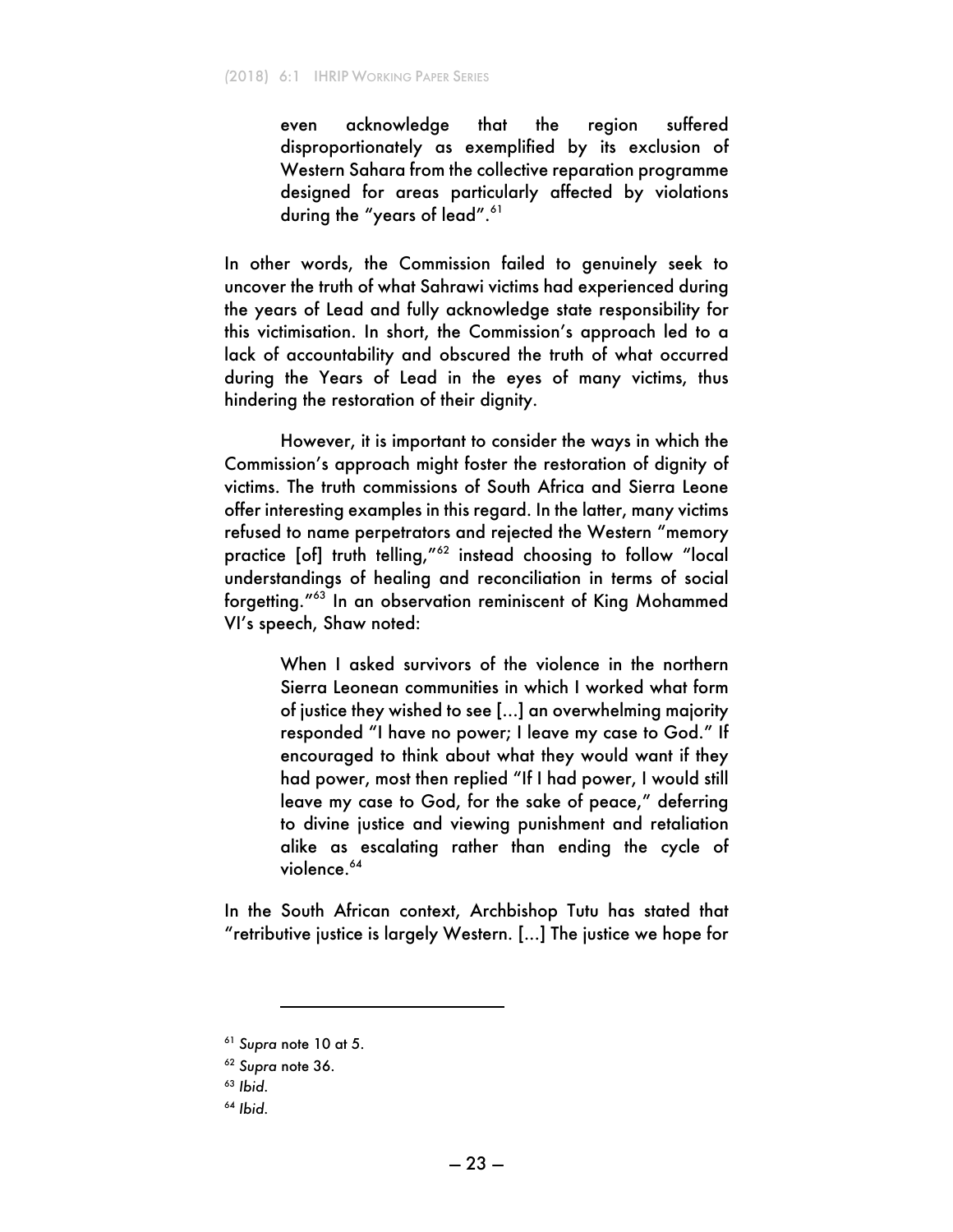is restorative of the dignity of the people."<sup>65</sup> The decision to offer amnesty to perpetrators and in many cases to allow them to keep their positions was seen by many South Africans as an act of courage, restraint, hope and healing.<sup>66</sup> These examples demonstrate that retributive justice is not necessarily conducive to restoring dignity, as implied by Amnesty International's report, and that believing this to be the case may be an expression of unexamined Western bias.

There are crucial differences between the Moroccan context and those of South Africa and Sierra Leone. Unlike Morocco, South Africa did have public accountability: victims were permitted to name the perpetrators, and perpetrators gave full and public accounts of their actions. Unlike Morocco, there was no popular desire in Sierra Leone for public accountability in the shape of naming perpetrators or criminal proceedings. Furthermore, given the amount of domestic criticism of the Moroccan Commission's approach, the valid arguments against retributive justice explored above do not appear to speak to the Moroccan experience. For these reasons, the Commission was unsuccessful in its goal of restoring dignity to the victims in this context.

Public accountability is also related to the Commission's goal of preventing the kinds of human rights violations that took place during the Years of Lead from reoccurring, which itself is related to restoring dignity. Accountability can help prevent recurrence in that it is a way for the state to condemn such violations and demonstrate that they will not be tolerated again, either by deterring individuals from violating human rights in the future or by removing those who already have from positions of state power. This can also help restore trust in official institutions, a concept which the Equity and Reconciliation Commission links to regaining feelings of citizenship, which it also links to the restoration of dignity: "granting justice to victims should first of all ease their sufferings and reinstate them by enabling them to regain their dignity and their complete feelings of citizenship."<sup>67</sup> Ensuring non-recurrence also relates to dignity in that it is a way of fundamentally recognizing and acknowledging another's pain.

<sup>65</sup> *Supra* note 34 at 330.

<sup>66</sup> *Ibid.* 

<sup>67</sup> *Supra* note 16 at 95.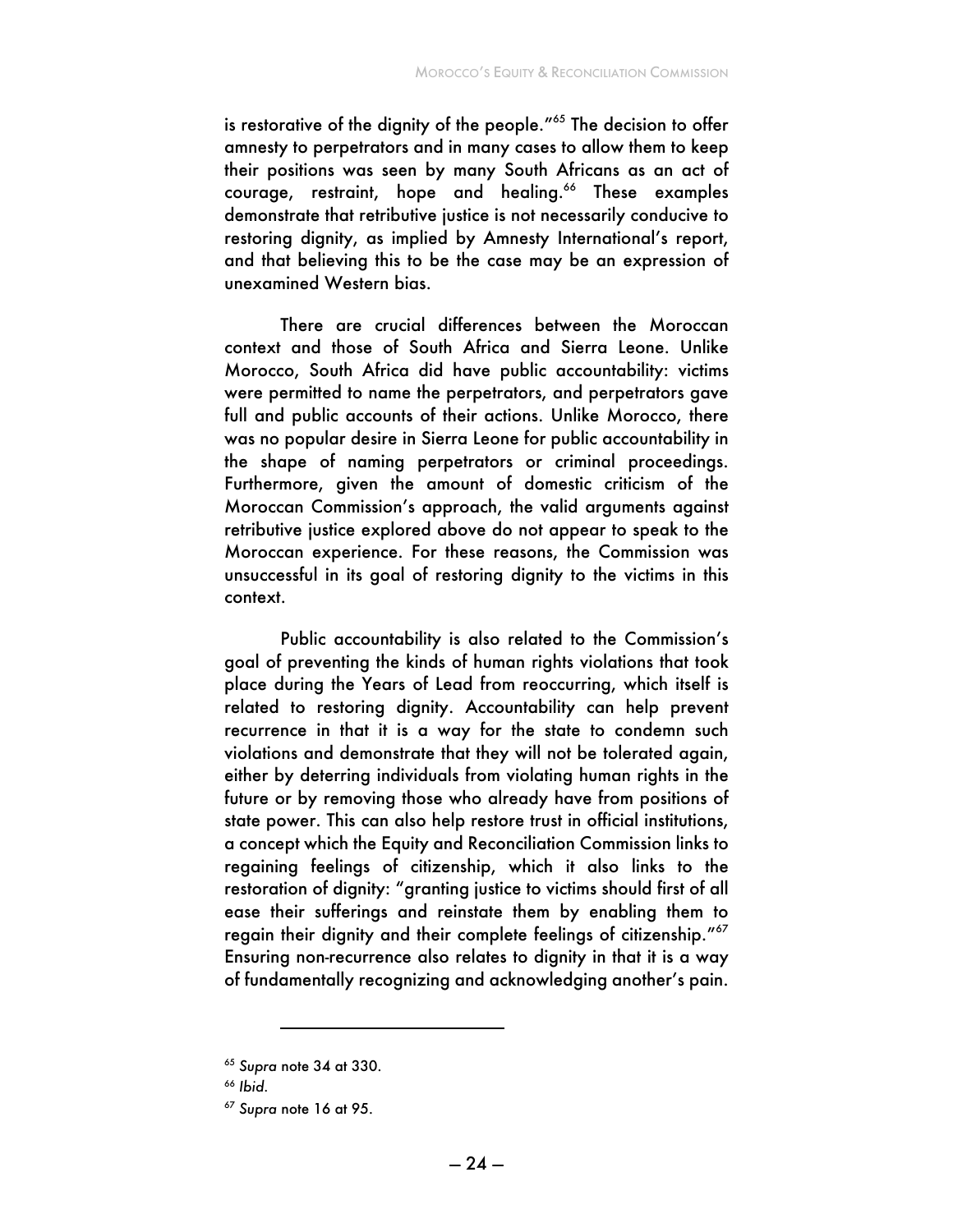Speaking in the context of South Africa's Truth and Reconciliation Commission, commissioner Glenda Wildschut noted: "It's senseless just to acknowledge someone's pain, someone's contribution and then a few years down the line it happens  $\alpha$ aain. $168$ 

However, the vast majority of the Commission's recommendations regarding institutional reforms to prevent future human rights violations have yet to be implemented.<sup>69</sup> This cannot be said to precisely be the Commission's 'fault'- this implementation relies, after all, on the political will of the Moroccan state. However, the Commission's lack of political power to implement these reforms, combined with its decision to forbid the public naming of perpetrators and the fact that human rights violations characteristic of the Years of Lead continue to happen in Morocco (albeit on a reduced scale), has created the impression amongst many victims and commentators that the Commission has no power to truly encourage institutional reform, and perhaps more damningly, was never meant to have this power.

Hazan noted that many Moroccans "saw the Commission as a veiled attempt to rehabilitate, to confer impunity on the repression's leaders and their underlings."70 Amnesty International argued that the Commission's "timidity was perhaps out of fear that unveiling the whole truth would lead to unacceptable conclusions, from the perspective of the Moroccan authorities, about the monarchy and about individuals who continue to hold powerful positions of authority; thereby, shaking the fundaments of the country's political structure."<sup>71</sup> The importance that Morocco places on its international reputation certainly does nothing to dissuade from the idea that the Commission may have been, at least partially, intended to be a public relations move rather than a committed attempt to undertake institutional reform and hold perpetrators accountable. Indeed, when King Hassan II began the reforms of the 1990s, he

<sup>68</sup> Glenda Wildschut et al, "Stories of Silence: Women, Truth and

Reconciliation" (1996) 30 Agenda: Empowering Women for Gender Equality at 71.

<sup>69</sup> *Supra* note 10 at 55.

<sup>70</sup> *Supra* note 44 at 405.

<sup>71</sup> *Supra* note 10 at 5.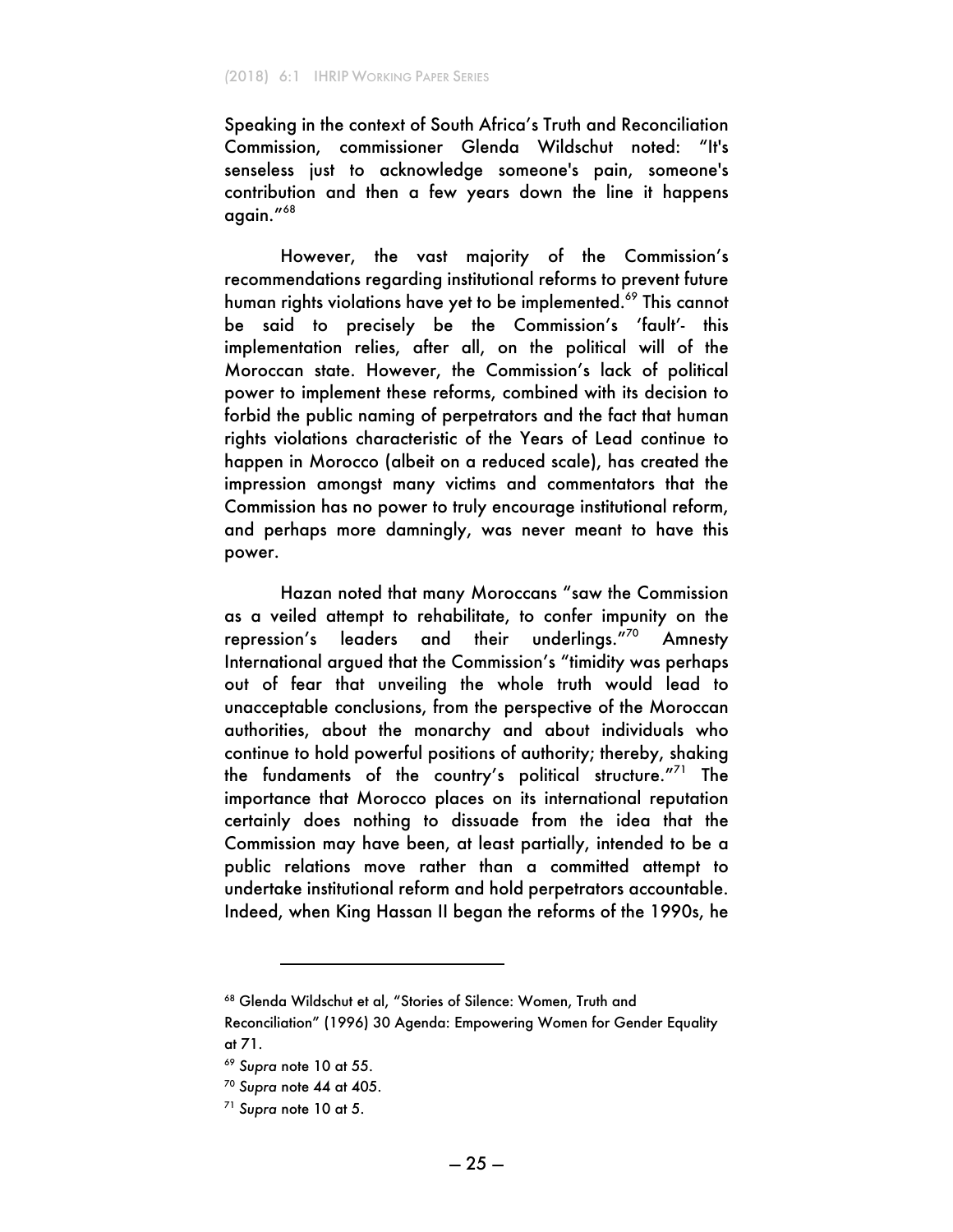told the Moroccan parliament: "I wish – and am resolved – to close definitively the human rights file…. I have given orders that the procedures necessary to close this file be put in place, so that Morocco shakes off an image that does not reflect its true self and that corresponds neither with its past nor its present."72 With the criticisms outlined in this section in mind, I would conclude that the Commission was mostly unsuccessful in guaranteeing nonrecurrence and in holding perpetrators accountable in a satisfactory way for victims, and as such was not able to restore dignity in these contexts.

#### *Official apology*

Official apologies have commonly been recognized as a form of justice and one method of restoring dignity, as they have the potential to "affirm that the state is committed to recognizing [the] dignity of victims and their well-being."<sup>73</sup> As explained in the previous section on accountability and non-recurrence, this affirmation can help restore victims' trust in official institutions, thus restoring the feelings of citizenship and the dignity of victims, according the Commission.

In its report, the Equity and Reconciliation Commission recommended that the Prime Minister make "official apology in the name of the government for the state's responsibility for the proven grave violations of human rights of the past,"<sup>74</sup> and the CCDH later characterized King Mohammed VI's speech, discussed above, as an apology.75 However, at the time of writing, such an apology has not been given by the Prime Minister, and many "victims and civil society organizations [do] not consider the speech of the King, who expressed sympathy for the victims as well as for his father King Hassan II, as a public apology. Many victims and several human rights organizations expressed their view that trust in the state can only be restored when King Mohammed VI offers a clear, explicit apology for the

<sup>72</sup> *Supra* note 28 at 9.

<sup>73</sup> International Center for Transitional Justice, "More Than Words: Apologies as a Form of Reparation" (accessed December 12 2017), *Reparative Justice*, online: https://www.ictj.org/sites/default/files/ICTJ-Report-Apologies-2015.pdf

<sup>74</sup> *Supra* note 16 at 112.

<sup>75</sup> *Supra* note 10 at 50.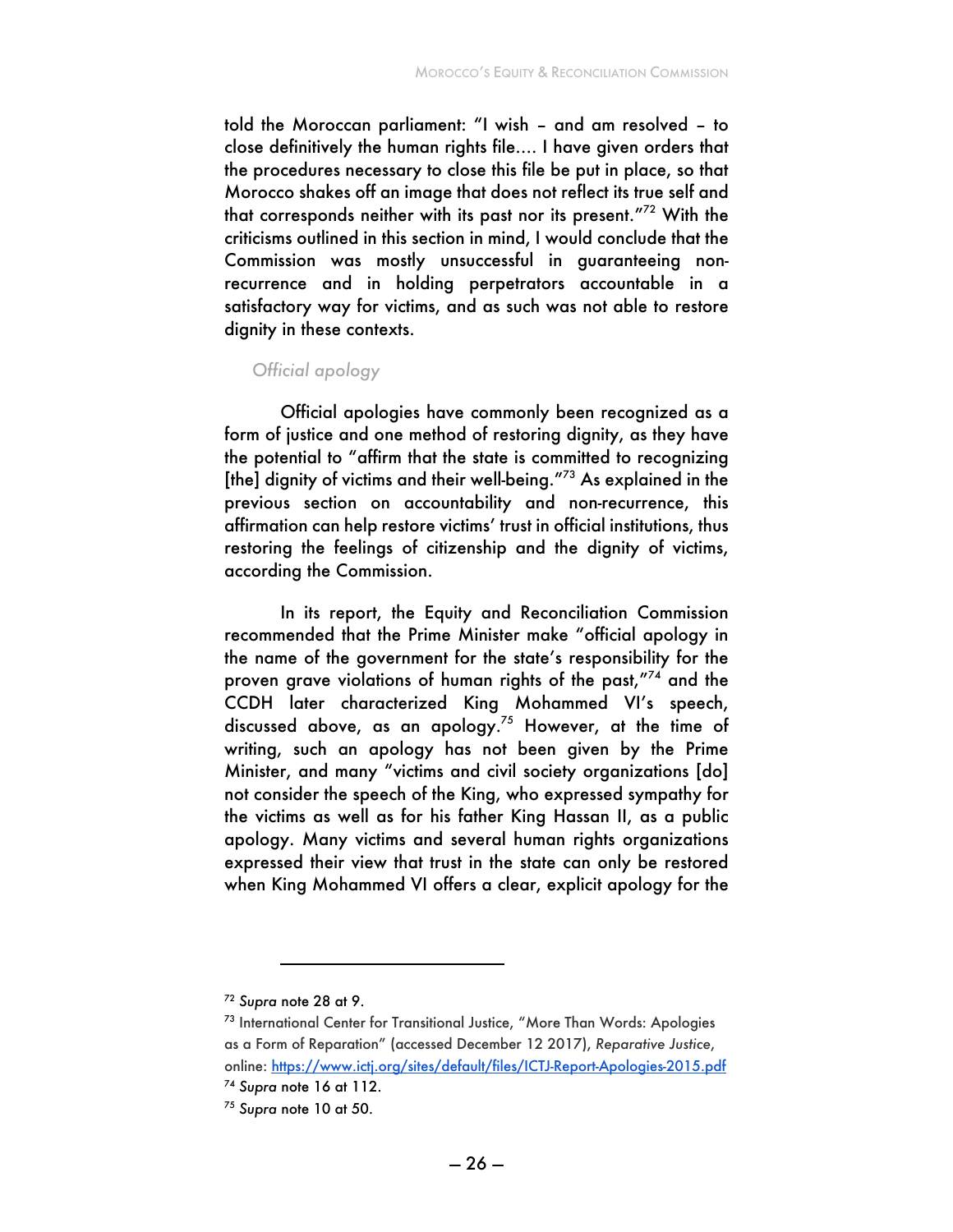violations committed by the Moroccan authorities in the past."<sup>76</sup> As such, one can conclude that the Commission was unsuccessful in its goal of restoring dignity to the victims in this context.

#### *Socioeconomic Reparations*

Many theorists have recognized the link between one's socioeconomic capabilities and one's dignity. The International Covenant on Economic, Social and Cultural Rights of the United Nations, to which Morocco is a party, recognizes that socioeconomic rights "derive from the inherent dignity of the human person."77 The link between these two concepts rests in the belief that one's dignity is compromised if one does not have access to the "material conditions necessary to enable people to develop and exercise their capabilities."<sup>78</sup>

In the Moroccan context, the Commission acknowledged that many victims found themselves in situations in which they struggled to meet their fundamental needs as a result of state actions (actions which themselves violated their dignity), and as such incorporated socio-economic reparations in their approach. These reparations took the form of financial compensation and social reinsertion (for instance, restoration of employment and property).<sup>79</sup> As of 2009, over 17 000 people had been given financial compensation, and over a thousand were involved in a program of social reinsertion; however, it is unclear how many cases in this program have been resolved.<sup>80</sup>

This lack of clarity and communication one of the main criticisms of the Commission's work in this field: many victims felt "left out or let down by the restoration of employment or "social reinsertion" schemes [and] complained to Amnesty International that they were still waiting to be reinstated into the jobs they had lost as a direct result of their detention. [This illustrates the need for] detailed information and statistics on the programme, its

i

<sup>76</sup> *Supra* note 10 at 50.

<sup>77</sup> *International Covenant on Economic, Social and Cultural Rights*, 16 December 1966, 993 UNTS 3 (entered into force 3 January 1976).

<sup>78</sup> Sandra Liebenberg, "The Value of Human Dignity in Interpreting Socio-

Economic Rights" (2005) 21: 1 South African Journal on Human Rights at 1.

<sup>79</sup> *Supra* note 16 at 86.

<sup>80</sup> *Supra* note 10 at 6.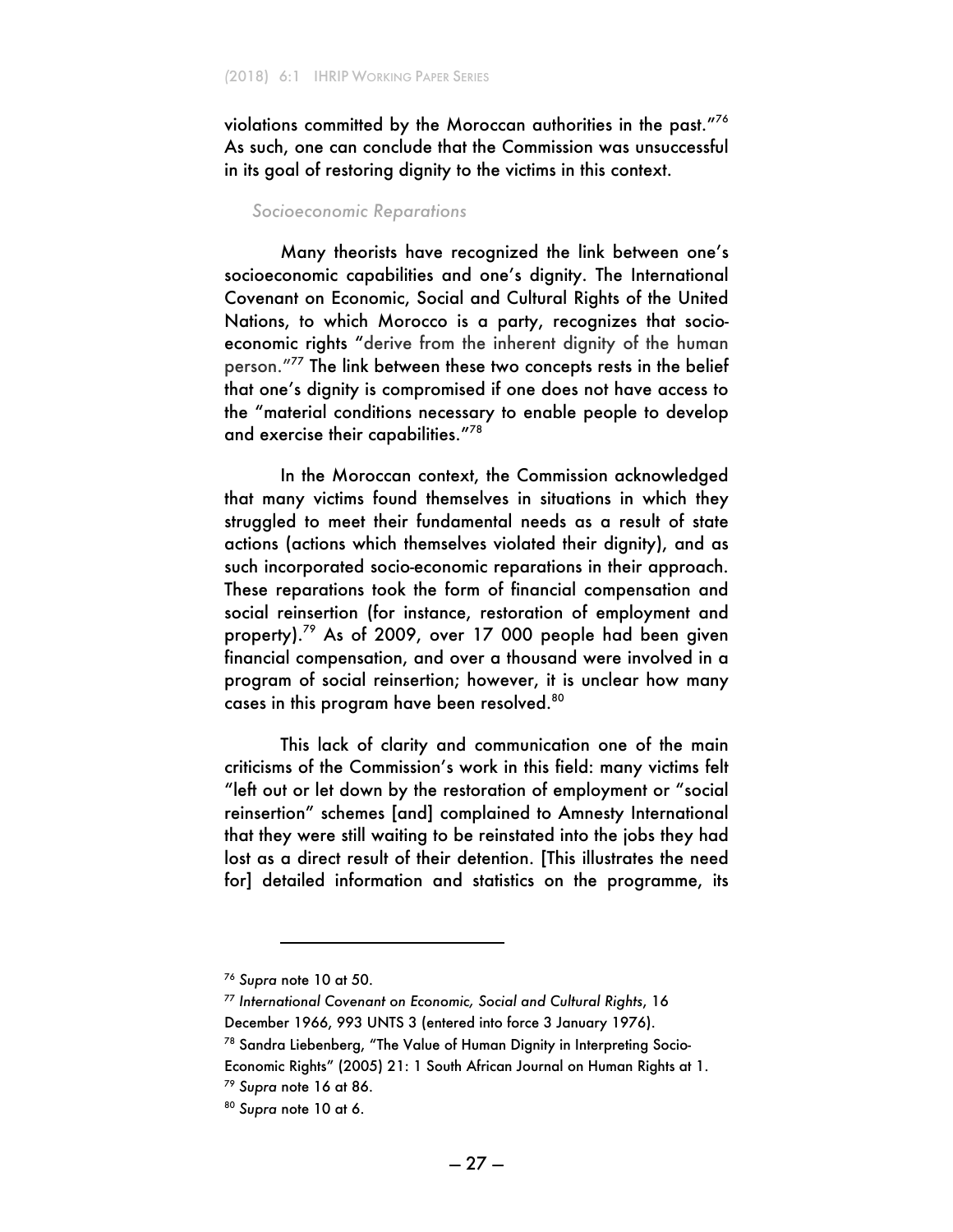achievements and challenges."81 It is also questionable to what extent these programs of social reinsertion are achievable: the Commission stated that "in some cases, there were difficulties to find vacancies, or that the age and the level of education of certain persons presented obstacles to reintegration into past jobs."82 Nonetheless, the amount of people who did receive financial compensation, and the Commission's focus not only on financial compensation but also on socio-economic reinsertion, is commendable. If the concerns raised by Amnesty International are adequately addressed by the Commission, then the Commission's approach regarding socio-economic rights could very well achieve the goal of restoring dignity in this context.

#### *Healthcare*

The concepts of healing (both in terms of physical and psychic injuries) and the restoration of dignity are commonly linked in transitional justice literature. The beneficial effects of healing and the restoration of dignity seem to operate in both directions: the restoration of dignity is healing, and healing helps restore dignity. The relationship between these two concepts has already been discussed in section 5.1 with regard to psychological and emotional healing in the context of public testimony and the extent to which this action has therapeutic effects. This section will address another aspect of healing and its relation to the restoration of dignity: that of the provision of healthcare services for victims of human rights violations.

Much like official apologies, public testimony and public accountability, the relationship between healing and dignity is also related to truth and the recognition of the suffering of victims. As Guthrey explains, medical support of victims can "aid in the restoration of victim dignity when others offer sympathy which acknowledges victims' suffering."<sup>83</sup> She provides an example of this with regard to state responsibility: "According to responses from victims of the communist regime in Czech Republic, many felt that 'by [the state] not providing them with adequate healthcare, society is quietly wishing them to die faster, thus bringing an end

<sup>81</sup> *Supra note* 10 at 44.

<sup>82</sup> *Ibid* at 43.

<sup>83</sup> *Supra* note 33 at 16.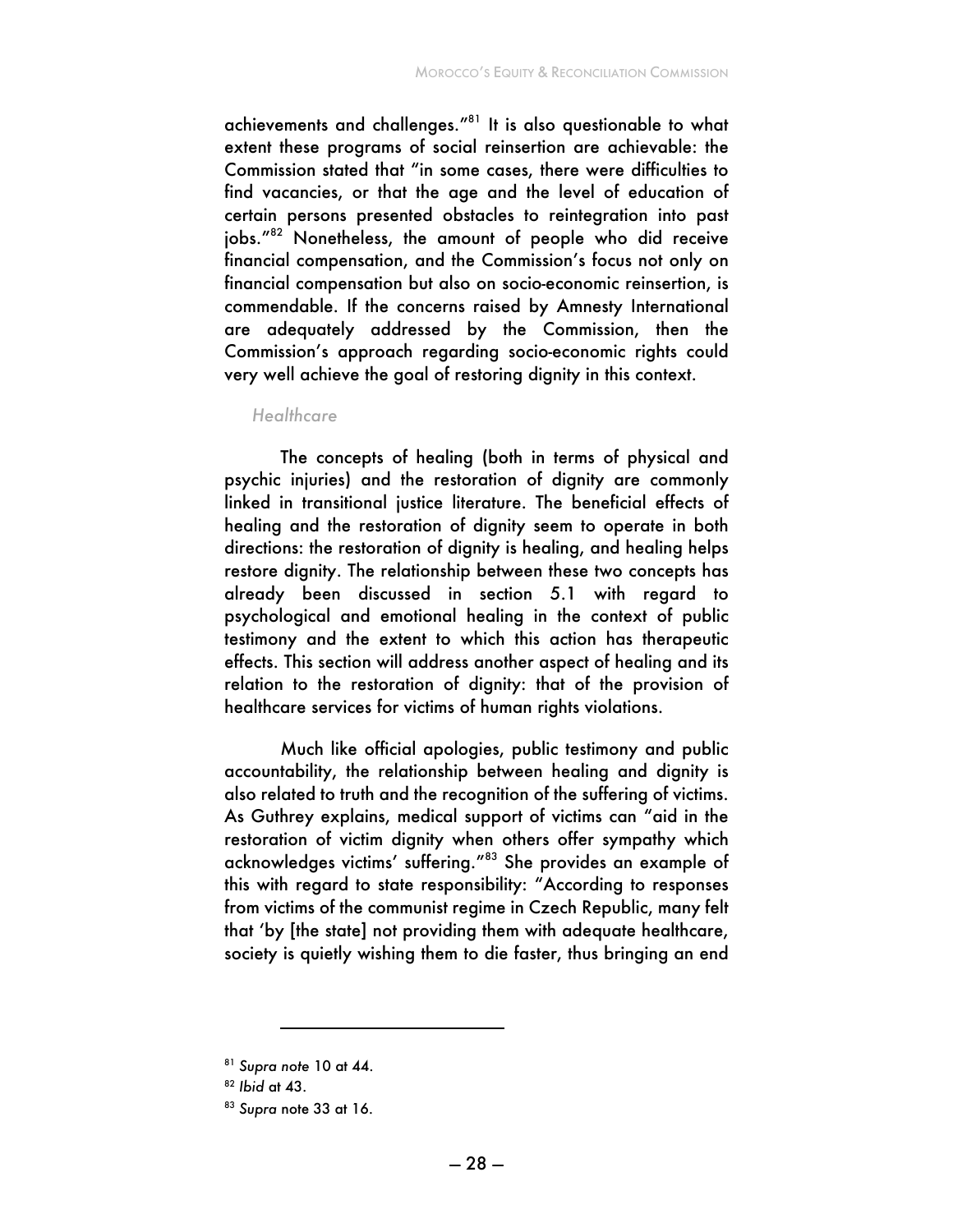to their remembrance."<sup>84</sup> In the Moroccan context, the Commission recognized this state responsibility: it explicitly acknowledged that the healthcare coverage it would provide to victims was intended as a form of reparation for the physical and psychological harms they suffered as a result of state violations of their rights and dignity. Furthermore, the Commission also undertook a detailed study of the ongoing and long-term health consequences of these violations, in order to better understand them and ensure the permanent coverage of their healthcare needs.<sup>85</sup>

These healthcare reparations, however, did not always reach all the victims who were eligible for them. Amnesty International notes that, as of 2010, the healthcare cards received by the victims did not cover their full health-related expenses; approximately half of the victims eligible for cards had not yet received them; victims living in rural areas had less access to the healthcare they were entitled to compared to those who lived in urban areas; and that some cards did not initially work (i.e., they were not recognized by hospital databases), although this latter issue has mostly been subsequently rectified.<sup>86</sup> Other commendable recommendations of the Commission, such as the establishment of a permanent centre to assist victims with accessing their health care, $87$  have also yet to be achieved. Nonetheless, the attention devoted by the Commission to meeting the healthcare needs of the victims, and particularly its explicit acknowledgement that these needs are a result of state actions and thus the state's responsibility, was conducive to the restoration of the dignity of the victims.

#### Conclusion

Morocco's Equity and Reconciliation Commission was only partially successful in its goal of restoring dignity to the victims. The Commission's organization of opportunities for victims to publicly testify was helpful, but arguably undercut by its restrictions on naming perpetrators. The Commission's provision

<sup>84</sup> *Supra* note 33 at 16.

<sup>85</sup> *Supra* note 16 at 90.

<sup>86</sup> *Supra* note 10 at 49.

<sup>87</sup> *Supra* note 16 at 91.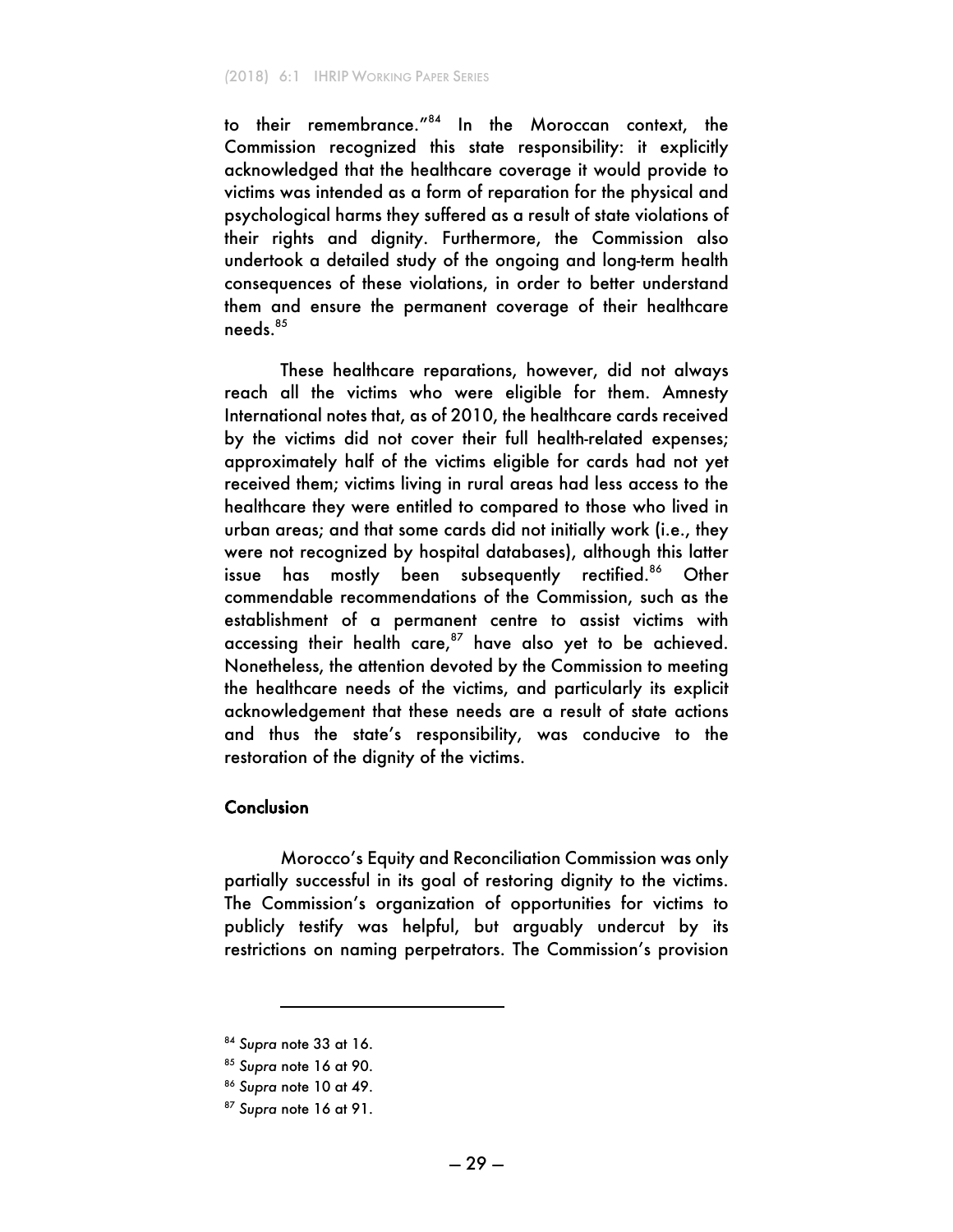of socio-economic and healthcare reparations was helpful, but it was unable to reach everyone who was entitled to them. The Commission was unable to compel Moroccan state representatives to issue an official and satisfactory apology to the victims, which would have been beneficial to the goal of restoring dignity. Finally, the Commission's lack of enforcement capabilities led to a legitimate perception of the part of victims that perpetrators were not held accountable and that the human rights violations that characterised the Years of Lead would continue to occur in Morocco, all of which was not conducive to the restoration of the victims' dignity.

It is easy to become disheartened when the accomplishments of Morocco's Equity and Reconciliation Commission with regard to restoring dignity seem minor and overshadowed by its failures. But as Morocco's history demonstrates, positive societal change is often a gradual, slow, and inconsistent process, made up of small actions and successes when one looks only at the trees and not the forest. With a broader perspective, it is clear that Morocco has made significant progress in the field of human rights since the Years of Lead- for example, the existence and royal support for a commission such as the Equity and Reconciliation, even with its flaws and relative lack of power, would have been unthinkable during the Years of Lead.

During my internship in Morocco, I often had the opportunity to discuss the human rights situation in the country with my colleagues at the National Human Rights Council and with other Moroccans and non-Moroccans interested or involved in the topic. Many would express their own frustrations with the slow, incremental and sometimes only superficial societal reforms undertaken in Morocco, calling it characteristic of Moroccan caution and conservatism. Nonetheless, they would often also acknowledge the progress the country has made, citing, for instance, the openness with which civil society could now speak of the Years of Lead, the increasing public confidence in the National Human Rights Council as an institution officially charged with protecting human rights in the country, and the King's willingness to undertake certain institutional reforms to maintain stability in the country during the Arab Spring. They cited these positive developments while still decrying the ongoing human rights abuses in the country, but generally gave the impression that they believed, on some level, that more progress was possible, even if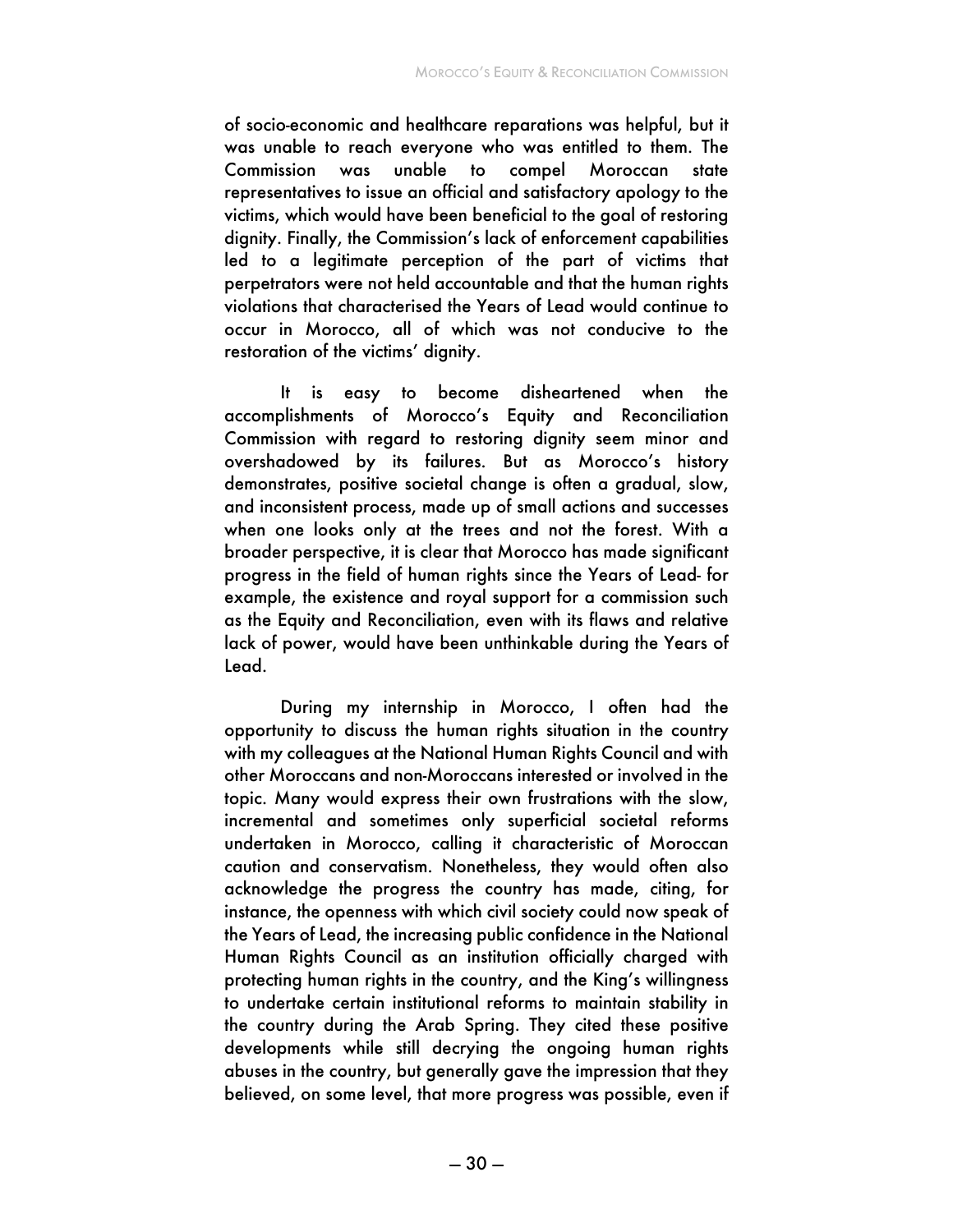they would not live to see all the changes they want in their lifetimes.

This is certainly not to say that I, or they, believe that positive societal change is inevitable, but rather it is a recognition that people must, and are, working on achieving it. There is value in being reminded that positive societal change can happen in small and slow increments, and in being reminded to recognize successes when they occur. Some of the Equity and Reconciliation Commission's achievements were conducive to the restoration of dignity. Moreover, despite its failings, the Commission's work in attempting to restore dignity- and the domestic criticisms of when it failed to do so- speaks to the willingness and commitment of many Moroccans to build a world in which the inherent dignity of all Moroccans is respected.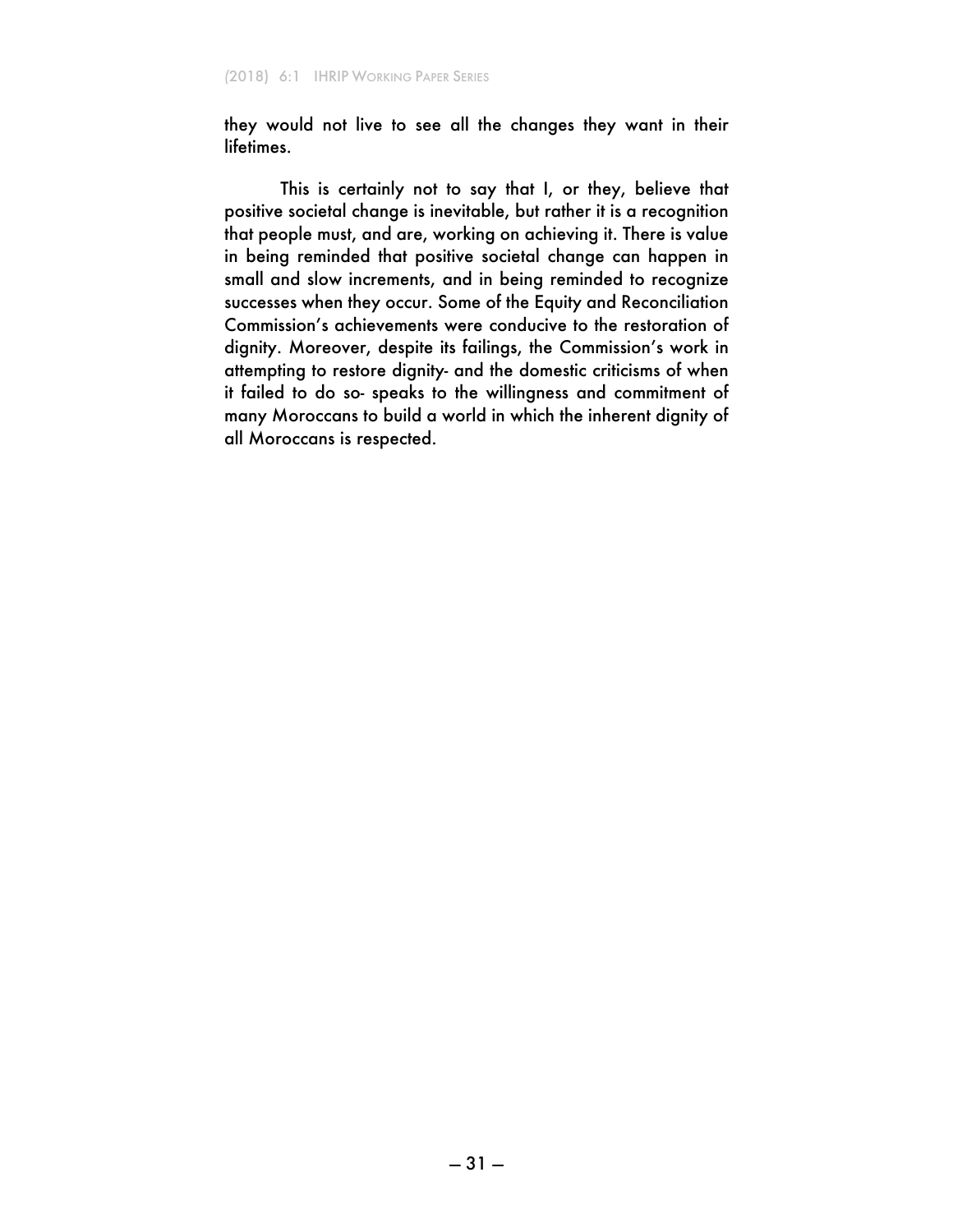#### Bibliography

#### LEGISLATION

#### Constitution du Maroc, dahir no 1.04.42, 2004.

#### INTERNATIONAL DOCUMENTS

International Covenant on Economic, Social and Cultural Rights, 16 December 1966, 993 UNTS 3 (entered into force 3 January 1976).

### SECONDARY MATERIALS

#### Monographs

Amnesty International, Broken Promises: The Equity and Reconciliation Commission and its Follow-Up (London: Amnesty International Publications, 2010).

Equity and Reconciliation Commission, Final Report (Rabat: The Advisory Council on Human Rights Publications, 2009).

Holly L. Guthrey, Victim Healing and Truth Commissions: Transforming Pain Through Voice in Solomon Islands and Timor-Leste (New York: Springer, 2015).

Priscilla B. Hayner, Unspeakable Truths: Transitional Justice and the Challenge of Truth Commissions, 2nd ed (New York: Routledge, 2011).

John Perry & T. Debey Sayndee, African Truth Commissions and Transitional Justice (Washington, DC: Lexington Books, 2015).

Rosalind Shaw, Rethinking Truth and Reconciliation Commissions: Lessons from Sierra Leone (Washington, DC: United States Institute of Peace, 2005).

#### Articles

Khalid Amine, "After the 'Years of Lead' in Morocco: Performing the Memory" (2016) 32 : 2 New Theatre Quarterly.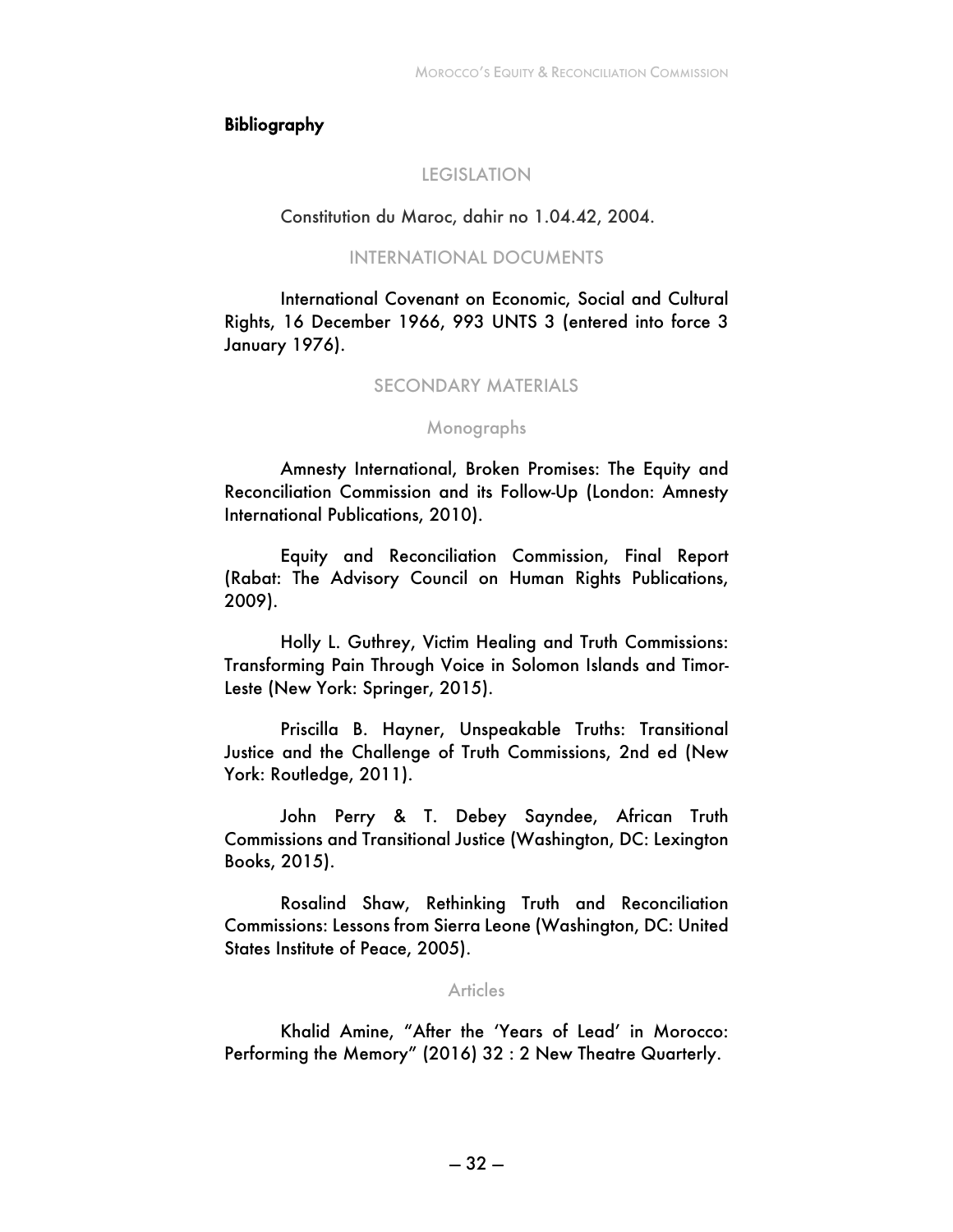Karen Brounéus, "Truth-Telling as Talking Cure? Insecurity and Retraumatization in the Rwandan Gacaca Courts" (2008) 39: 1 Security Dialogue.

Eleni Coundouriotis, "The Dignity of the 'Unfittest': Victims' Stories in South Africa" (2006) 28: 4 Human Rights Quarterly.

Eric Goldstein & Laetitia Grotti, "Morocco's Truth Commission: Honoring Past Victims during an Uncertain Present" (2005) 17: 11 Human Rights Watch.

Jaime Malamud Goti, "Dignity, Vengeance and Fostering Democracy" (1998) 29: 3 The University of Miami Inter-American Law Review.

Pierre Hazan, "The nature of sanctions: the case of Morocco's Equity and Reconciliation Commission" (2008) 90: 870 International Review of the Red Cross.

Sandra Liebenberg, "The Value of Human Dignity in Interpreting Socio-Economic Rights" (2005) 21: 1 South African Journal on Human Rights.

Christopher McCrudden, "Human Dignity and Judicial Interpretation of Human Rights" (2008) 19: 4 European Journal of International Law.

Martha Minow, "Between Vengeance and Forgiveness" South Africa's Truth and Reconciliation Commission" (1998) 14: 4 Negotiation Journal.

Derek Summerfield, "Effects of war: moral knowledge, revenge, reconciliation, and medicalised concepts of 'recovery'" (2002) 325 BMJ.

Glenda Wildschut et al, "Stories of Silence: Women, Truth and Reconciliation" (1996) 30 Agenda: Empowering Women for Gender Equality.

#### Electronic Sources

Desmond Tutu, "Truth and Reconciliation Commission, South Africa (TRC)" (accessed December 12 2017), Encyclopaedia Britannica, online: https://www.britannica.com/topic/Truth-and-Reconciliation-Commission-South-Africa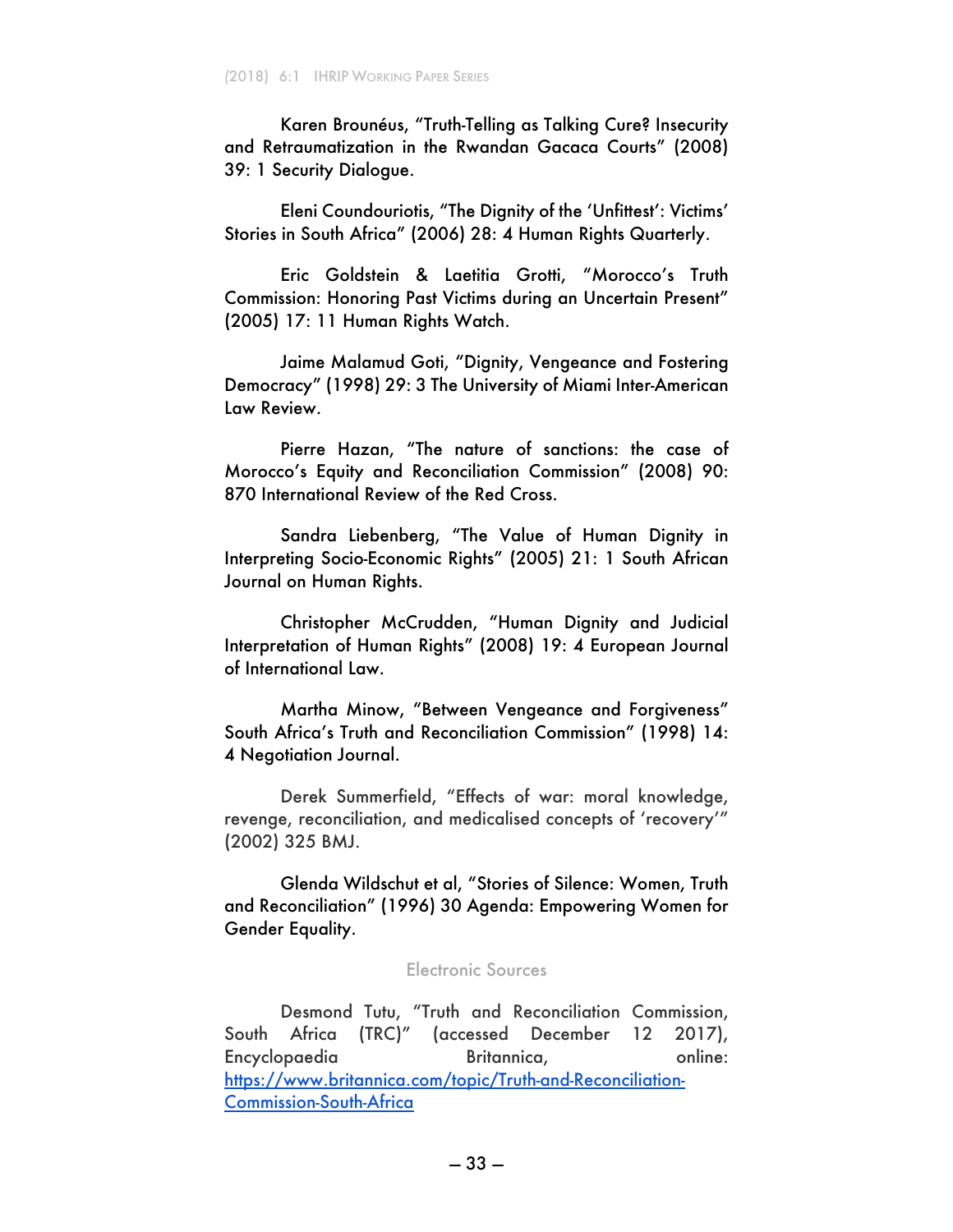International Center for Transitional Justice, "More Than Words: Apologies as a Form of Reparation" (accessed December 12 2017), Reparative Justice, online: https://www.ictj.org/sites/default/files/ICTJ-Report-Apologies-2015.pdf

International Center for Transitional Justice, "Morocco" (accessed December 12 2017), Middle East and North Africa, online: https://www.ictj.org/our-work/regions-andcountries/morocco

International Center for Transitional Justice, "Truth and Reconciliation in Morocco" (accessed December 12 2017), Focus: Morocco, and Morocco, and Morocco, and Morocco, and Morocco, and Morocco, and Morocco, and Morocco, and Morocco, and Morocco, and Morocco, and Morocco, and Morocco, and Morocco, and Morocco, and Morocco, and Morocco https://www.ictj.org/sites/default/files/ICTJ-Morocco-TRC-2009- English.pdf

International Center for Transitional Justice, "What is Transitional Justice?" (accessed December 12 2017), Justice, Truth, Dignity, online: https://www.ictj.org/about/transitionaljustice

United States Institute of Peace, "Truth Commission: Morocco" (accessed December 12 2017), Publications, online: https://www.usip.org/publications/2004/12/truth-commissionmorocco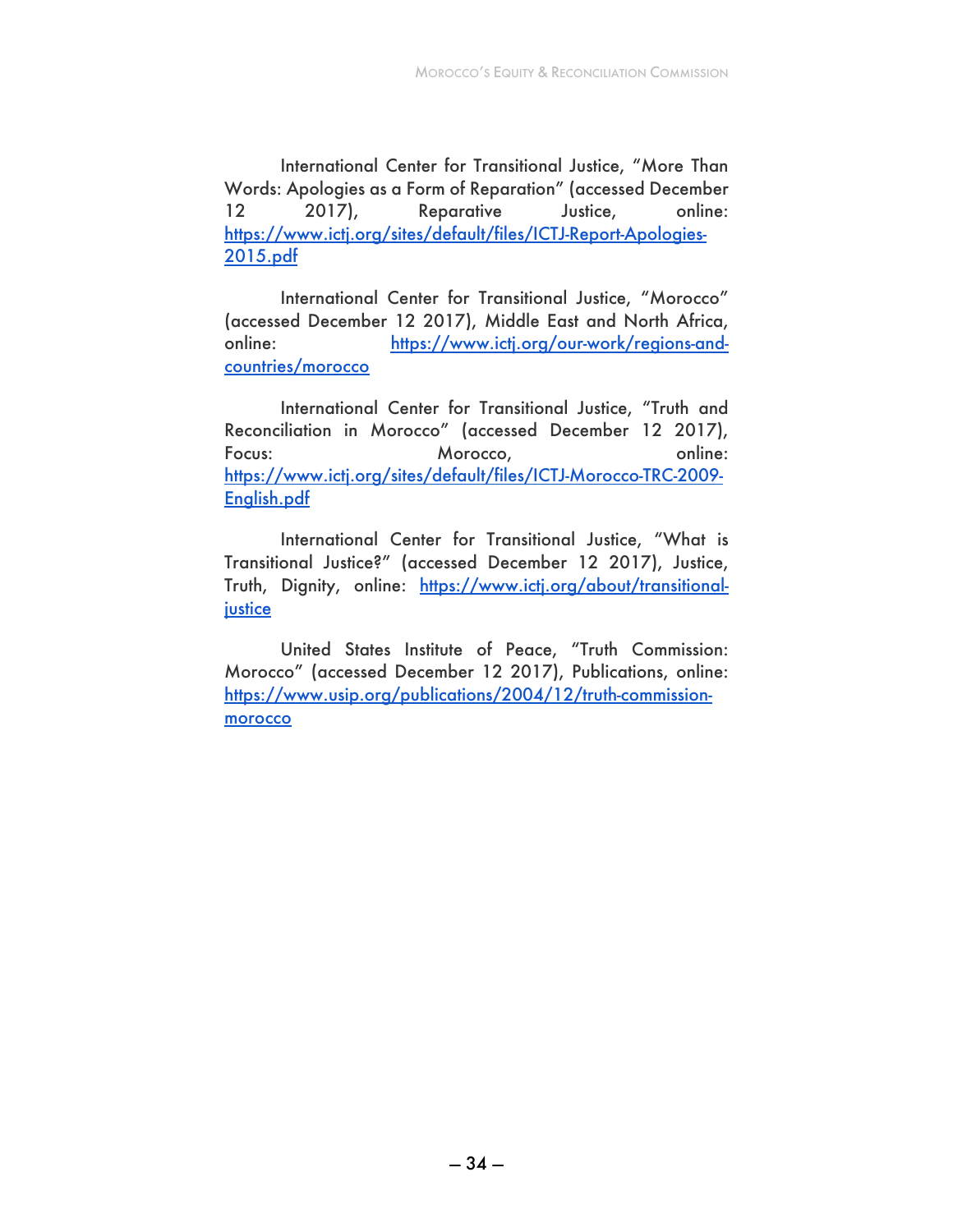### Appendix

The following excerpts constitute the mentions of 'dignity' in Morocco's Equity and Reconciliation Commission's Final Report. Equity and Reconciliation Commission, Final Report (Rabat: The Advisory Council on Human Rights Publications, 2009):

- p.70: In a section entitled 'Torture and Maltreatment', the Commission lists a compilation of "methods used to cause psychological pain to both male and female detainees" based on the testimonies of the victims. "Insults, defamation and the use of all other means that might demean dignity" was listed as one of these methods.
- p. 71: In the same section, the Commission addresses particularly gendered forms of violence (such as rape and denial of menstrual products), and writes: "In addition to the various forms of torture mentioned above, the women's suffering was more acute in that during the period prior to prosecution, they were subject to special forms of torture. This is due to the fact that women are tortured by men without any consideration for the dignity of the victim."
- p. 83: The restoration of dignity is later mentioned under the heading of 'Reparation for Injuries and Justice for Victims': "The general concept of reparation for injuries is presented in a group of measures and procedures aimed at giving reparation to victims for the harm they have incurred from human rights violations. These measures and procedures usually take various forms, whether the classic form involving financial compensation or other forms of reparation such as recovery of their despoiled rights, reinsertion, restoration of dignity or confiscated rights and restitution."
- p. 95: Under the heading 'Reconciliation', the Commission wrote: "the Commission placed at the heart of its concerns the need to give persons harmed by the grave violations of human rights access to opportunities for reinsertion in order to restore their dignity, linked with reparation for group injuries to enable society at both the local and national levels to be positively involved in the ongoing process of building democracy in order to restore trust in a state of institutions and the rule of law, and to ensure its effective participation by means of citizenship, thus ensuring the enrootment of social justice and the success of the modern democratic society project. [...] [The Commission] intended that the process of